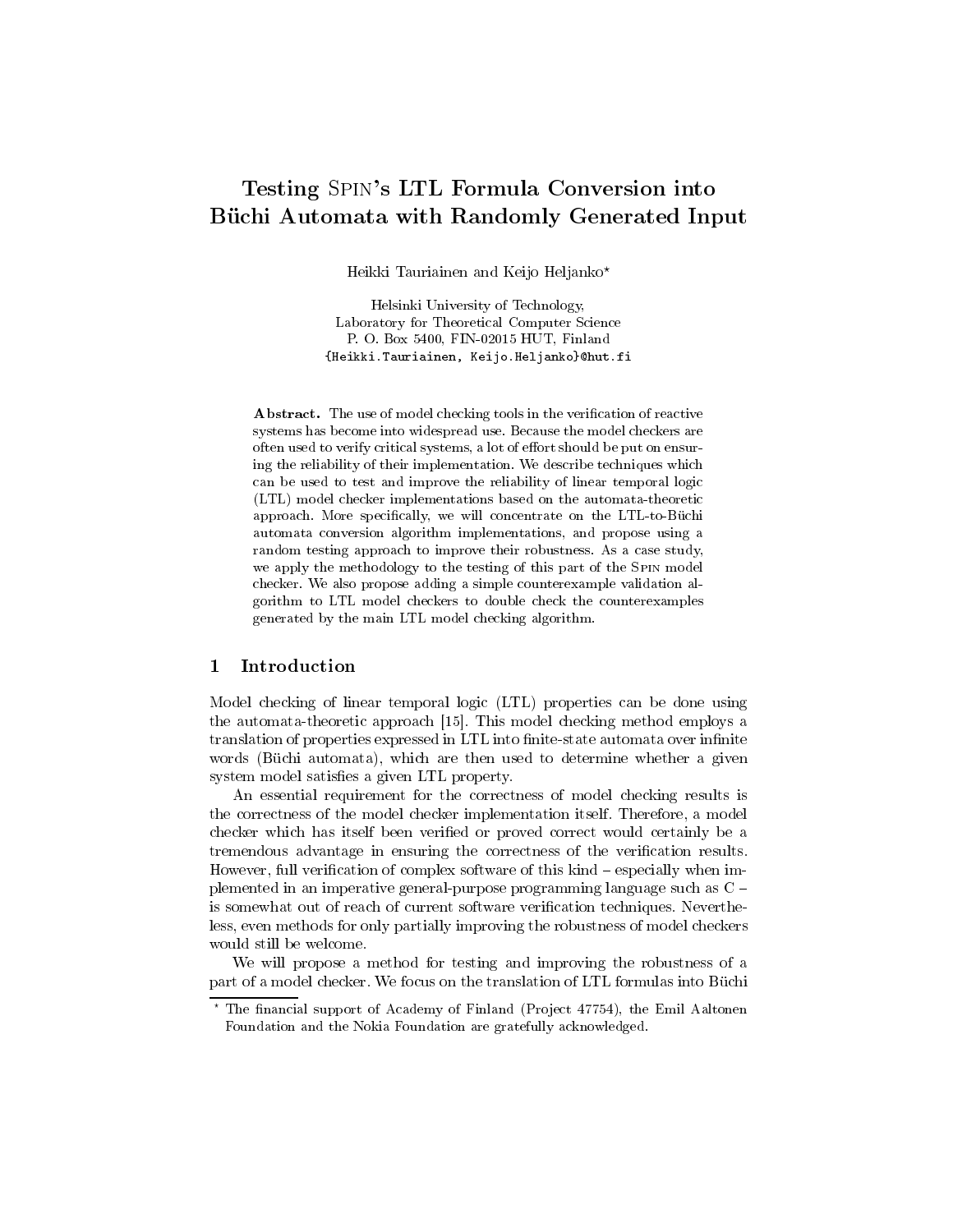$a$ utomata (LTL-to-Büchi conversion), which seems to be among the most difficult steps in LTL model checking to implement correctly. The method isbased on the comparison of several implementations against each other. As a concrete example, we will test the LTL-to-Büchi conversion implementation in the model checker Spin [6, 5] using a random testing methodology. This work can be seen as a continuation of the work published in [13] with the following extensions:

- We describe a systematic method of using the results of the comparison (together with a single behavior in the system model) to find out the particular implementation which failed, an improvement over simply detecting result inconsistencies. The method isbased on model checking an LTL formula directly in the witness behavior by applying computation tree logic (CTL) model checking techniques. This special case of model checking LTL in witness behaviors is based on the ideas first presented in an extended version of [8].
- We discuss an additional application of the previous technique in LTL model checking tools for validating counterexamples.
- We extend the test procedure for LTL-to-Büchi conversion algorithm implementations to make use of non-branching state sequences (paths) as reachability graphs, taking advantage of some additional checks provided by the direct LTL model checking method in comparing the behavior of the implementations.
- We present experimental results on using the test procedure on up-to-date versions of SPIN.

The rest of this paper is organized as follows. In Sect. 2, we describe the general testing procedure for comparing the results produced by different LTLto-Büchi translation algorithm implementations with each other. Section 3 introduces a practical implementation of the test procedure into a randomized testbench for LTL-to-Büchi translation algorithm implementations. In Sect. 4, we propose a method for validating counterexamples provided by LTL model checkers. Section 5 reports the results of using the test procedure on the LTLto-Büchi translation algorithm implementations of different versions of SPIN. Conclusions with some directions for future work are presented in Sect. 6.

#### 2 Testing Procedure

In order to test the correctness of different LTL-to-Büchi conversion algorithm implementations in practice, the test procedure itself should be efficient in finding errors in the implementations. It should also be as reliable and simple as possible to avoid errors in the test procedure implementation itself.

Testing LTL-to-Büchi conversion algorithm implementations requires input for the implementations, i.e. LTL formulas to be converted into Büchi automata. We could try to test the correctness of a single implementation by using it to construct automata from an LTL formula and its negation and then checking whether the intersection of the languages accepted by these two automata is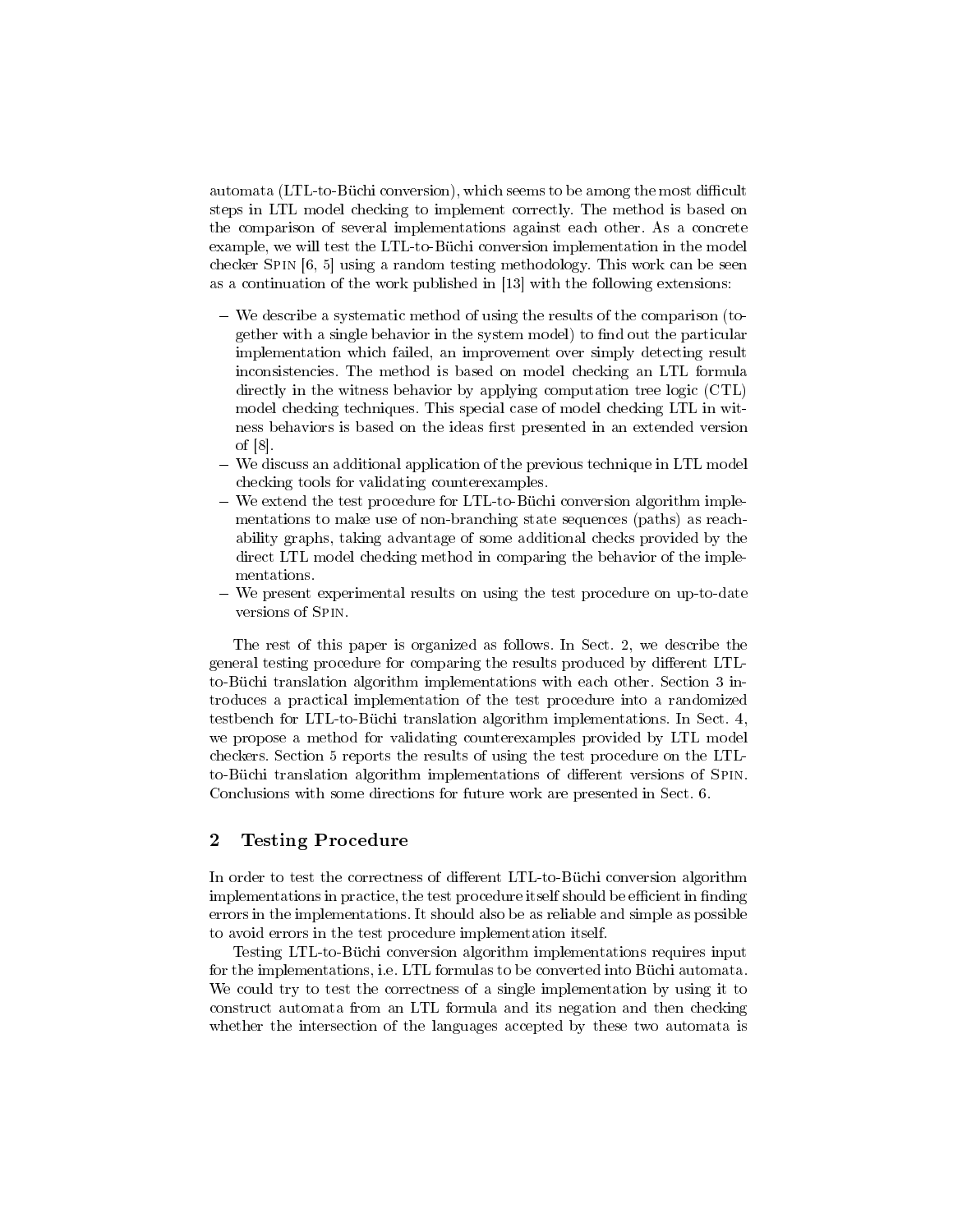empty. (This could be checked with the help of a synchronous composition of the two automata, see e.g. [14].) If this result is found to be nonempty, we can conclude that the implementation does not work correctly.

However, this simple method has some disadvantages. First of all, if only a single implementation is used, this check is not sufficient to show that the obtained automata actually represent the formula and its negation correctly. (As a trivial example, this check would not detect the error in an otherwise correct Büchi automaton generator which always negates every input formula before generating the automaton.) We can gain more confidence in the correctness of the implementation by performing the language emptiness check against an automaton constructed for the negation of the formula using another independent conversion algorithm implementation. Therefore, if we have several implementations available, we can use each of them to construct automata from the formula and its negation and then check whether all the pairwise synchronous compositions of some automaton constructed for the formula and another automaton constructed for its negation are empty.

Another problem with this approach is that we cannot use the results of the emptiness checks to infer the correctness of any implementation (even on a single LTL formula) even if no failures are detected. Namely, implementations with errors may generate automata which pass all these checks but which still do not accept the exact languages corresponding to the input formulas. (For example, an implementation which always generates the empty automaton regardless of the LTL formula would always pass the emptiness check with any automaton.)

The test method's reliability in this respect could be increased by extending the procedure with one additional step. In addition to checking the emptiness of the intersection of the languages accepted by a pair of automata constructed from the formula and its negation, we could also check that the *union* of these languages (once again representable as a Büchi automaton, see e.g. [14]) forms the universal language. However, this problem is in general PSPACE-complete in the size of the resulting Büchi automaton, see e.g. [14]. In principle, the uni versality check can be done with a Büchi automata complementation procedure. However, this is a potentially hard-to-implement task [11], contradicting the goal of trying to keep the test procedure implementation as simple as possible.

In practice, it would also be an advantage if the test procedure were able to give some justification for the incorrectness of an implementation instead of a simple statement that the checks failed without exactly revealing which one of the implementations was in error. For instance, a concrete example of an input incorrectly accepted or rejected by some automaton might be of help in debugging the implementation with errors.

As a compromise between the difficulty of implementation and the reliability and practical applicability of test results, we will not try to compare the obtained automata directly. Instead, we use a testing method based on the automatatheoretic model checking procedure for LTL, see e.g. [4, 14, 15]. Basically, this involves model checking LTL formulas in models of systems and then checking that the model checking results obtained with the help of each individual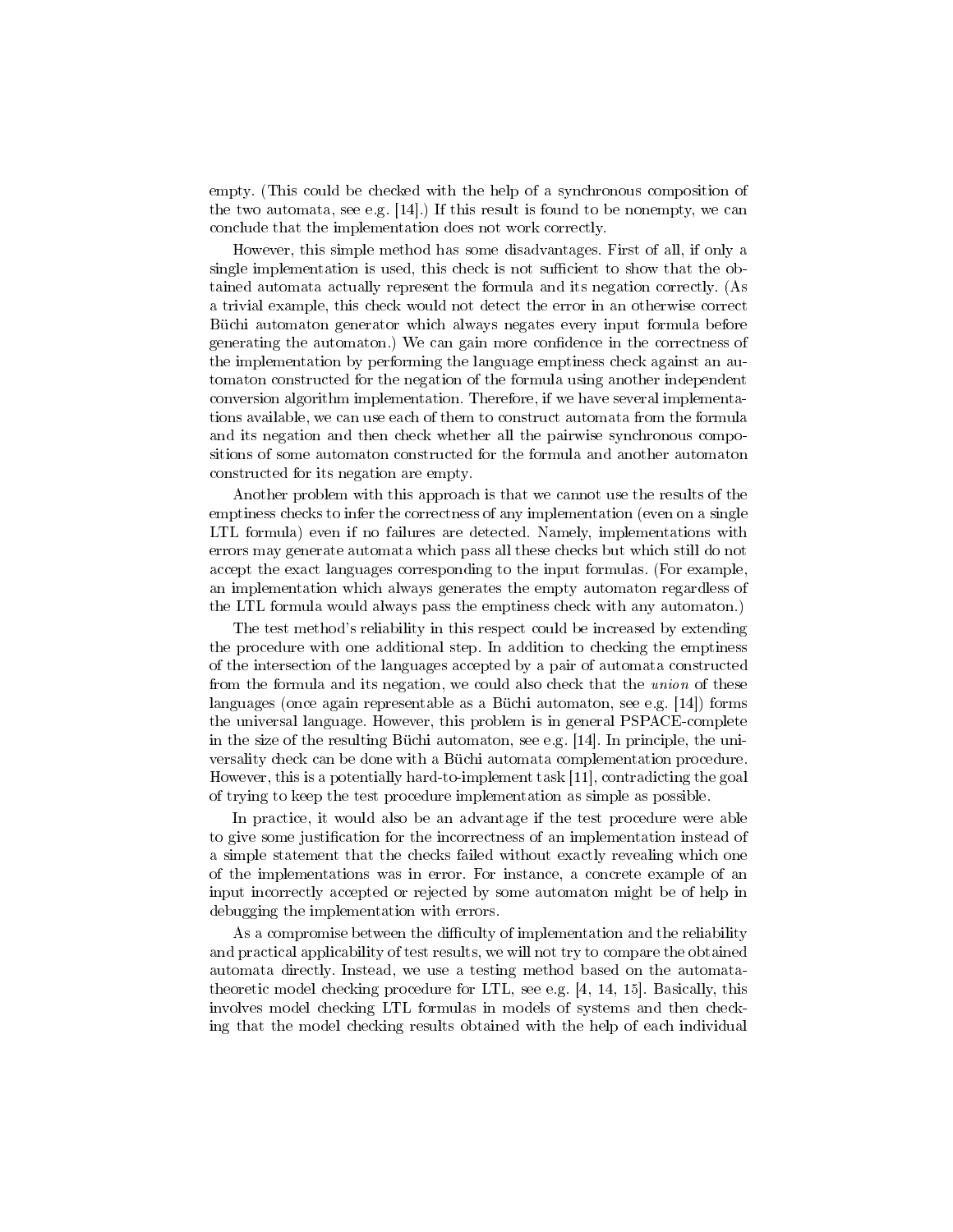LTL-to-Büchi conversion algorithm agree. Although this testing method requires more input (the system models) in addition to the formulas, it can also easily provide counterexamples for confirming the incorrectness of a particular implementation if the verification results are inconsistent. In addition, all steps in this test procedure are relatively straightforward to implement.

In this section, we discuss the general testing procedure and the methods for analyzing the test results. Since the methods for generating input for the testing procedure are independent of the procedure itself, we will leave the description of some possible methods for input generation until Sect. 3.

#### 2.1 Automata-Theoretic Model Checking

We assume the system model to be given as a finite-state reachability graph, an explicit-state representation capturing all the behaviors of the system as infinite paths in the graph. The properties of the system are modeled using a finite set  $AP$  of atomic propositions, whose truth values are fixed independently in each state of the graph.

Formally, the reachability graph is a Kripke structure  $K = \langle S, \rho, s_0, \pi \rangle$ , where

- $-S$  is a finite set of states,
- $\Box$   $\rho$   $\Box$   $S$   $\times$   $S$  is a total transition relation, i.e. satisfying  $\forall s \in S$  :  $\Box s \in S$  :  $(s, s') \in \rho$ ,
- $s_0 \in S$  is the initial state and
- $-\pi : S \mapsto 2^{AP}$  is a function which labels each state with a set of atomic propositions. Semantically,  $\pi(s)$  represents the set of propositions that hold in a state  $s \in S$ , and the propositions in  $AP \setminus \pi(s)$  are false in s.

The executions of the system are infinite sequences of states  $s_0s_1 \ldots \in S^{\omega}$ such that  $s_0$  is the initial state of the system and for all  $i \geq 0$ ,  $(s_i, s_{i+1}) \in \rho$ .

By using the function  $\pi$  for labeling each state with a subset of AP including exactly the propositions which are true in the state, the infinite behaviors of the system can alternatively be represented as infinite strings of state labels.

The task of the conversion algorithms we wish to test is to expand a given LTL property expressed as a formula over  $AP$  into a Büchi automaton. This automaton is supposed to accept exactly those infinite strings of state labels (system behaviors) which are models of the formula.

Formally, a Büchi automaton is a 5-tuple  $A = \langle \Sigma, Q, \Delta, q_0, F \rangle$ , where

- $\sum = 2^{AP}$  is an alphabet,
- $-Q$  is a finite set of states,
- Q Q is a transition relation,
- $-q_0 \in Q$  is the initial state, and
- $-F \subseteq Q$  is a set of accepting states.

An execution of A over an infinite word  $w = x_0 x_1 x_2 \dots \in \mathbb{Z}^+$  is an infinite sequence of states  $q_0q_1q_2\ldots \in Q^+$  such that  $q_0$  is the initial state and for all  $i \ge 0, (q_i, x_i, q_{i+1}) \in \Delta.$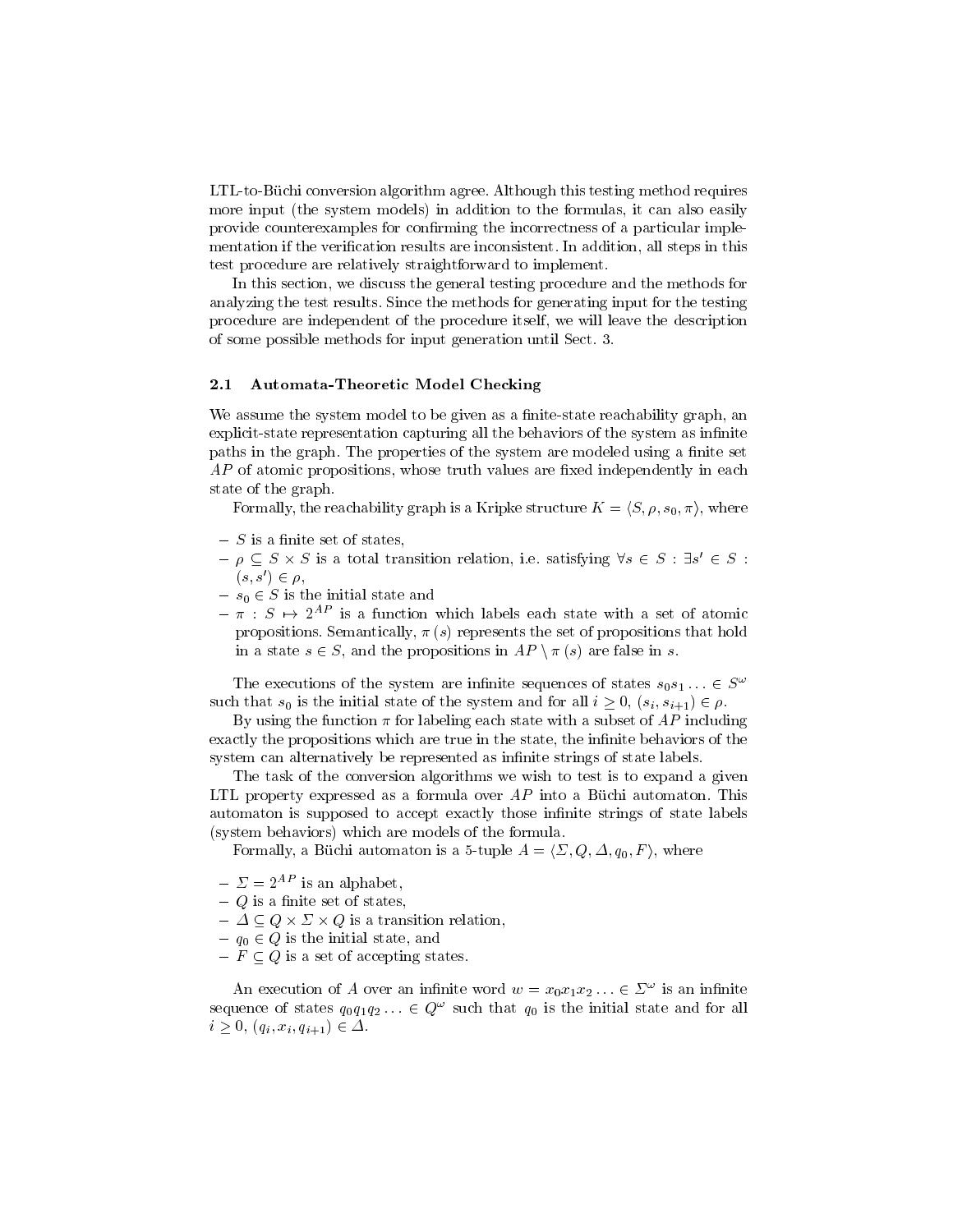Let  $r = q_0q_1q_2... \in Q^{\omega}$  be an execution of A. We denote by  $\inf(r) \subseteq Q$  the set of states occurring infinitely many times in  $r$ . We say that  $r$  is an *accepting* execution of A iff inf(r)  $\cap$  F  $\neq \emptyset$ .

The automaton accepts an infinite word  $w \in \mathbb{Z}^+$  if and only if there is an accepting execution of  $A$  over  $w$ .<br>The goal is now to check whether the reachability graph and the Büchi au-

tomaton have any common behaviors, i.e. whether any infinite behavior of the system is accepted by the Büchi automaton. In LTL model checking, the answer to this question is used to confirm or refute whether the system satisfies a given LTL property  $\varphi$ . This actually involves using an automaton  $A_{\neg \varphi}$ , constructed for the negation of the property. Since the model checking of LTL properties requires al<sup>l</sup> system behaviors to be considered, any system behavior accepted by  $A_{-\varphi}$  is sufficient to falsify the given property.

However, in our testing approach, we are not interested in making any such conclusions about the system as a whole. For our needs, it is sufficient to use the LTL-to-Büchi conversion algorithms to construct an automaton  $A_{\varphi}$  simply for the given property  $\varphi$ . In effect, we will be using the constructed automaton for actually model checking the CTL\* formula  $\mathbf{E}\varphi$  instead of the LTL formula  $\varphi$  in the system [7].

Actually, the reachability graph can be seen as a Büchi automaton whose every state is accepting. This allows checking the existence of common behaviors by computing the synchronous product of the reachability graph with the property automaton (see e.g. [4]). Intuitively, this corresponds to enumerating all the parallel behaviors of the system and the automaton such that the behaviors agree at each step on the truth values of the atomic propositions in the property formula, when both the system and the automaton start their execution in their respective initial states.

Computing the synchronous product (for details, see e.g. [13]) results in another finite-state nondeterministic Büchi automaton having an accepting execution (specifically, a cyclic state sequence with an accepting state) if and only if any infinite system behavior is accepted by the property automaton. The existence of an accepting execution is equivalent to the question whether any nontrivial maximal strongly connected graph component with an accepting state can be reached from the initial state of the product. Determining the answer to this question can be done with the well-known algorithm due to Tarjan [12] for enumerating the maximal strongly connected graph components in linear time in the size of the product automaton.

#### 2.2 Result Cross-comparison

The existence of system behaviors satisfying the property should not depend on the particular Büchi automaton used for computing the product. However, errors in the LTL-to-Büchi conversion algorithm implementations may result in incorrect Büchi automata.

The basic test objective is to use the different LTL-to-Büchi conversion algorithm implementations to obtain several Büchi automata from a single LTL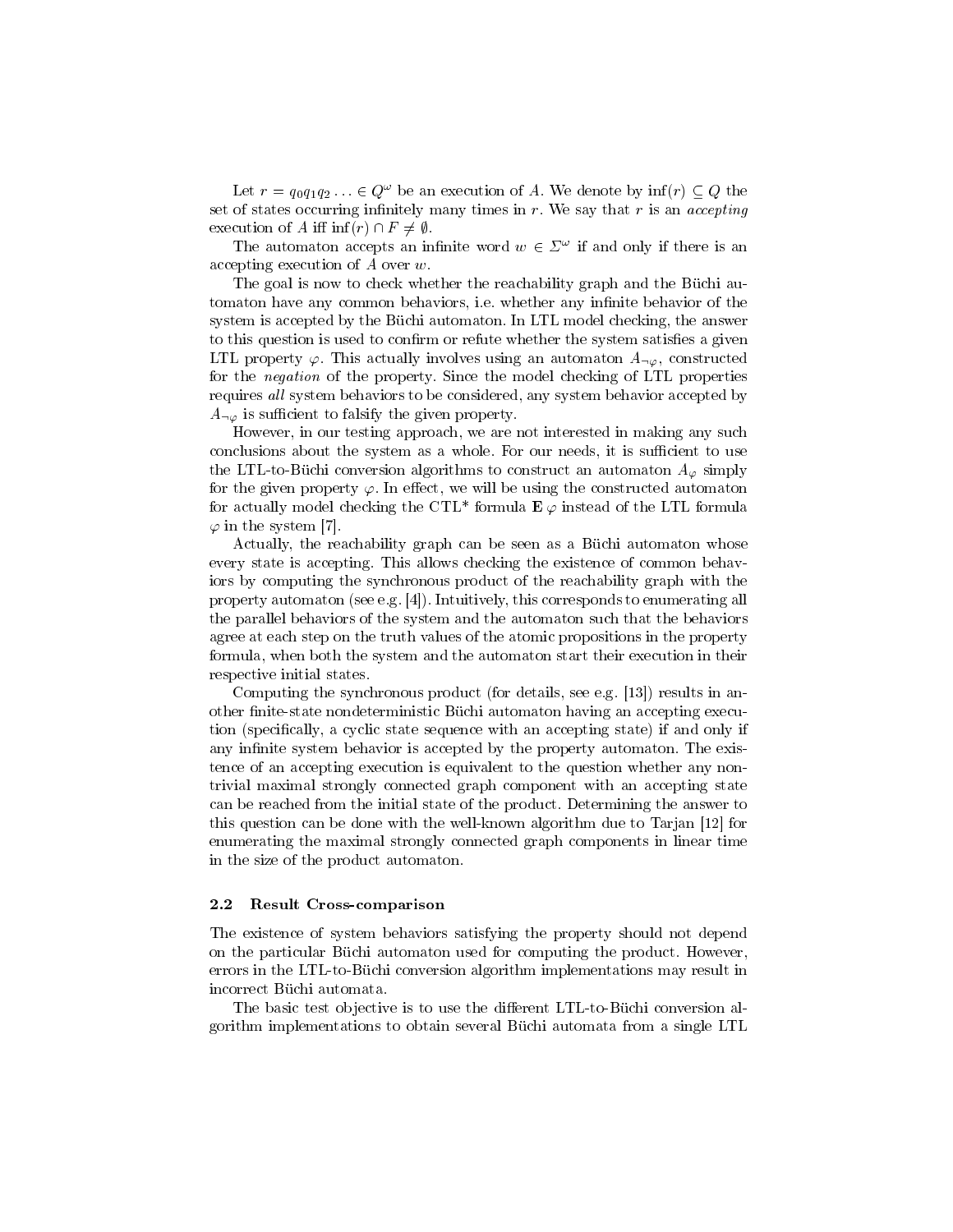formula. Each of the automata is then synchronized separately with the reachability graph, and the results are checked for the existence of accepting cycles. Assuming that all the used LTL-to-Büchi implementations are error-free (in which case all the obtained automata will accept the same language), this check should always produce the same set of system states from which an accepting cycle can be reached. Any inconsistencies in the results suggest an error in some conversion algorithm implementation. We will show in Sect. 2.4 how we distinguish the incorrect implementation from those for which the results are correct.

The synchronization of the system with the property automaton is often performed only with respect to the unique initial states of the two automata. However, we proceed by synchronizing the property automaton separately in every state of the reachability graph, i.e. considering each state of the reachability graph in turn as the initial state. In this way, we can obtain more test data for comparison from a single reachability graph. The additional computation corresponds to checking the existence of behaviors satisfying the property in every state of the system, instead of only in its internal state. We call this this this this global synchronous product.

It is straightforward to extend the standard method for computing the product to perform all the synchronizations simultaneously. Basically, this requires ensuring that the initial state of the property automaton is paired with each state of the reachability graph while maintaining the product closed under its transition relation. This approach also takes advantage of the possible sharing of substructures between the different product automata, resulting in the same worst-case result size  $(|Q| \cdot |S|)$  as in the single-state method. (The actual occurrence of the worst case is, however, certainly much more probable with this approach.)

The check for accepting cycles is also easily extended to the global product. The only difference here is that the product automaton now has more than one state in which the reachability of any accepting cycle must be checked.

As a result, we obtain for each Büchi automaton conversion algorithm implementation a set of yes/no answers to the question of the existence of behaviors satisfying the LTL formula beginning at each state of the reachability graph. Assuming the Büchi automata were constructed from an LTL formula  $\varphi$ , these answers correspond to the truth values of the CTL\* formula  $\mathbf{E}\varphi$  in each system state.<sup>1</sup> These answers can then be compared against each other in each individual state as described above.

#### 2.3 Checking the Results for Consistency

Once the previous testing procedure has been completed for a single LTL for mula, it is useful to repeat the whole procedure again for the negation of the same formula. In addition to another result cross-comparison check, this allows

<sup>&</sup>lt;sup>1</sup> By exploring the global synchronous product with an on-the-fly version of Tarjan's algorithm, we could thus use the approach also as an efficient LTL model checking subroutine for an on-the-fly  $\text{CTL*}$  model checker. (See [1].)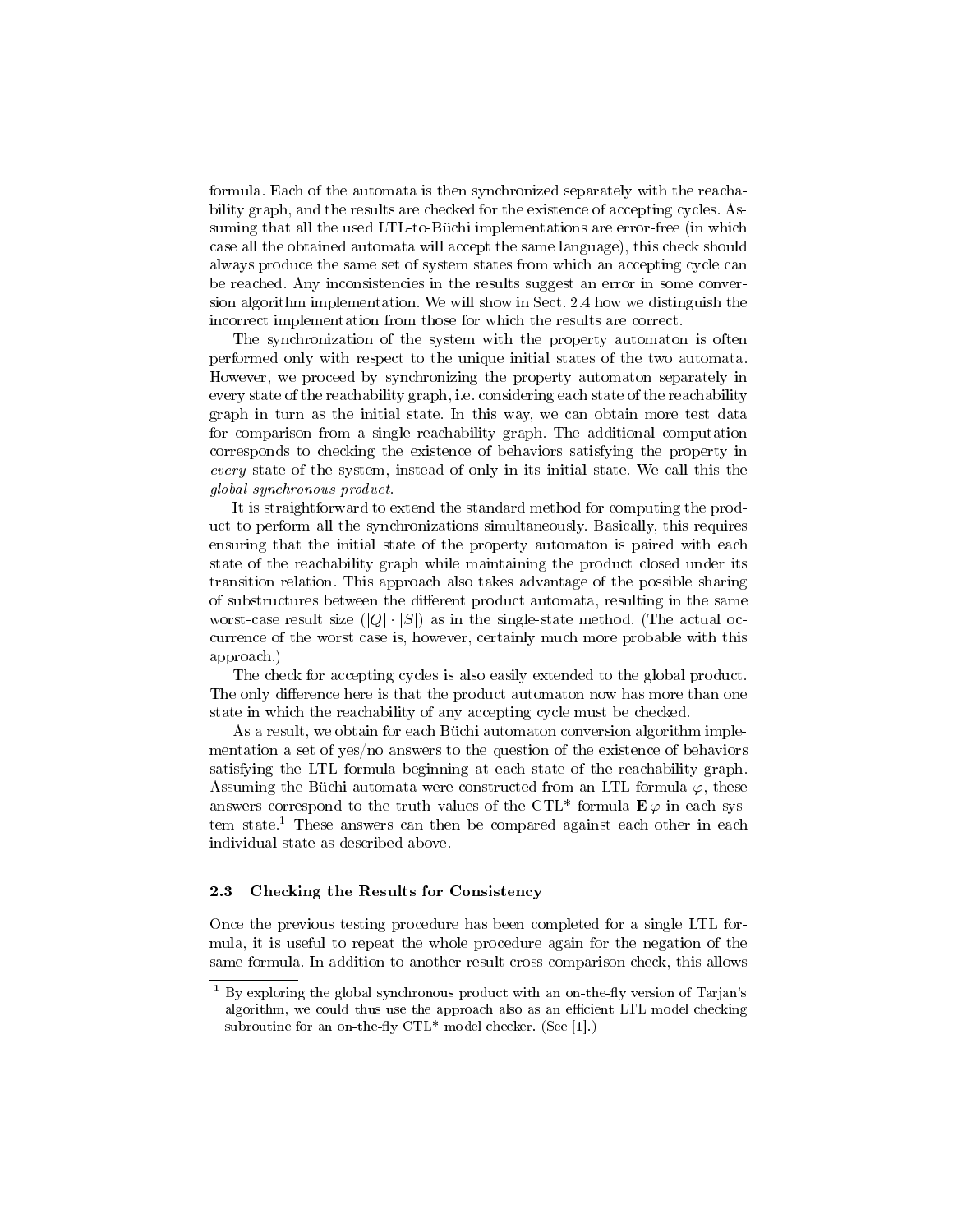a simple consistency check to be performed on the two result sets obtained using each individual LTL-to-Büchi conversion algorithm implementation.

The check is based on the fact that no system state can simultaneously satisfy an LTL property and its negation, even though both may well remain unsatisfied in the state. (For an LTL property, this will occur if there are several behaviors beginning at the state, some of which satisfy the property individually, while others satisfy its negation.) However, the nonexistence of a behavior satisfying the LTL property implies that the negation of the property holds in that state. Therefore, it follows that the answer to the existence of an accepting execution cannot be negative for both the formula and its negation in any state, as that would imply that both the property and its negation hold in the state at the same time.

This check is very easy to perform on the two result sets obtained using a particular LTL-to-Büchi conversion algorithm implementation. Any violation of the previous fact immediately confirms an error in the implementation.

The basic steps of the test procedure are illustrated in Fig. 1.



Fig. 1. Basic test procedure

#### 2.4 Cross-comparison Result Analysis

The result cross-comparison check is not in itself enough to reveal the implementation or implementations in error. Of course, running several independent implementations against each other may help to single out the incorrect one if a pattern can be detected in the occurrence of result inconsistencies, e.g. when the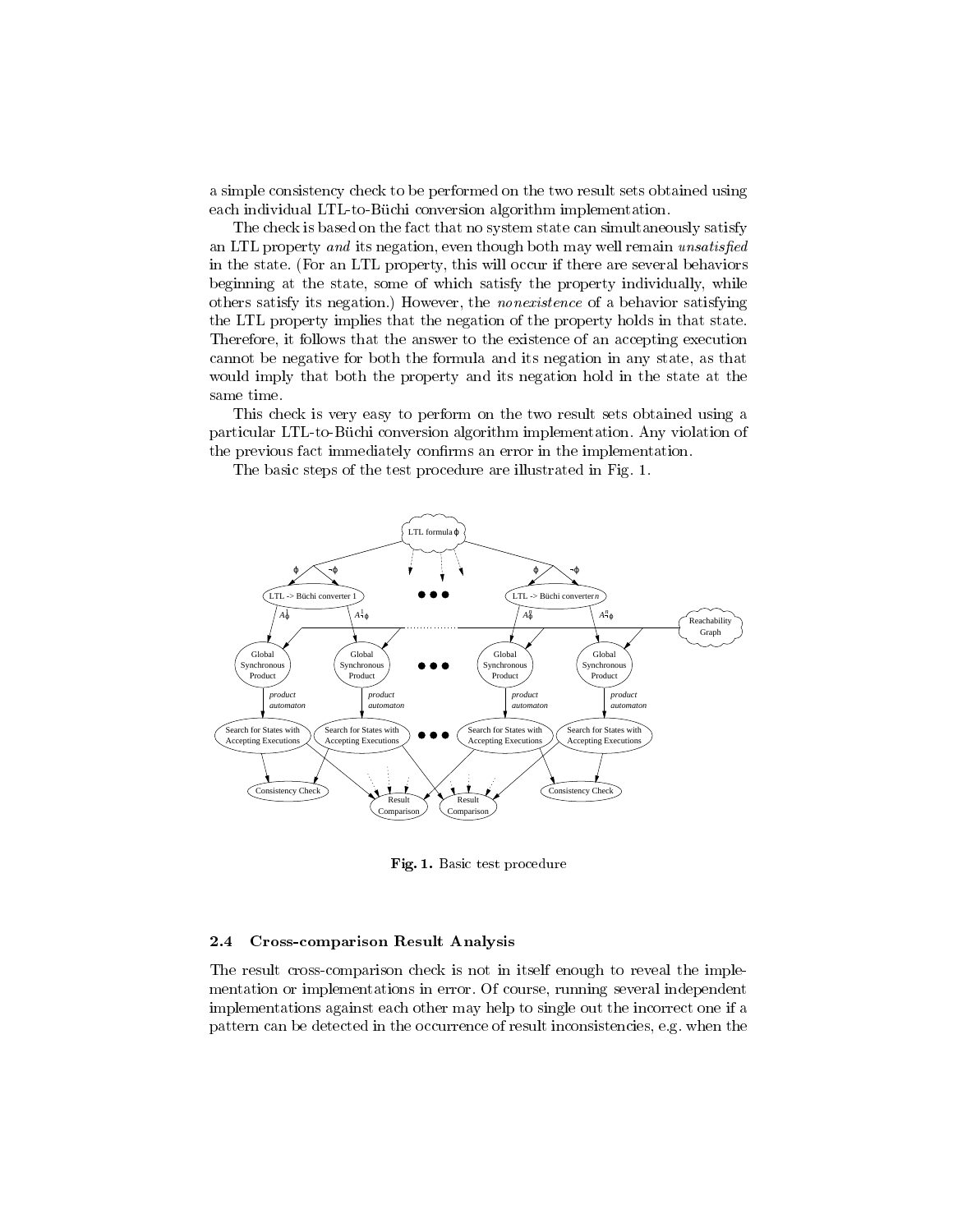implementations generally agree with each other with the exception of a single implementation which sometimes fails the check with all the other implementa-

However, simply searching for patterns in the detected inconsistencies may not be an adequate strategy if the used implementations are not independent, or if in some cases only few of the many tested implementations are actually correct, while all the others give incorrect results. Therefore, we will need more systematic methods to distinguish the incorrect implementation from the correct ones.

Our approach for detecting the implementation with errors is based on first finding (see below) a concrete example behavior of the system (i.e., a witness) for which the model checking results obtained using two different LTL-to-Büchi conversion algorithm implementations disagree. The LTL formula is then model checked in this example behavior separately. Instead of using for this purpose a general LTL model checking algorithm, whose implementation correctness would be equally difficult to confirm as that of the implementations we wish to test, we use a direct LTL model checking algorithm for a single state sequence. This approach is based on the intuition that a restricted algorithm is easier to implement correctly than any of the tested translation algorithms and should therefore be more reliable. Using this algorithm to model check the formula separately in the example behavior, we obtain a strong suggestion about which one of the tested LTL-to-Büchi conversion algorithm implementations had failed.

The first step of the analysis is to find a system state in which the result sets obtained using two LTL-to-Büchi translation algorithms disagree. In this state, another result set claims the existence of an infinite system behavior satisfying the LTL formula. We use the product automaton associated with this result set to extract an actual infinite system behavior which is accepted by the Büchi automaton used for constructing the product. This can be done using the standard model checking techniques for extracting counterexamples (actually witnesses in our case), see e.g. [2].

It is important to note that the obtained infinite system execution always consists of a prefix of system states followed by a state cycle which repeats infinitely often. Another important property of the execution is that each of its states has exactly one successor. The execution is therefore an infinite path in the reachability graph. These characteristics of the execution allow us to apply CTL model checking techniques for evaluating the given LTL formula in the execution. Twe use the standard semantics for  $CLE$ , see e.g. [7].)

<sup>2</sup> This idea was rst presented as a remark in an extended version of [8], available at  $\langle \text{URL: http://www.cs.rice.edu//7Evardi/papers/>.}$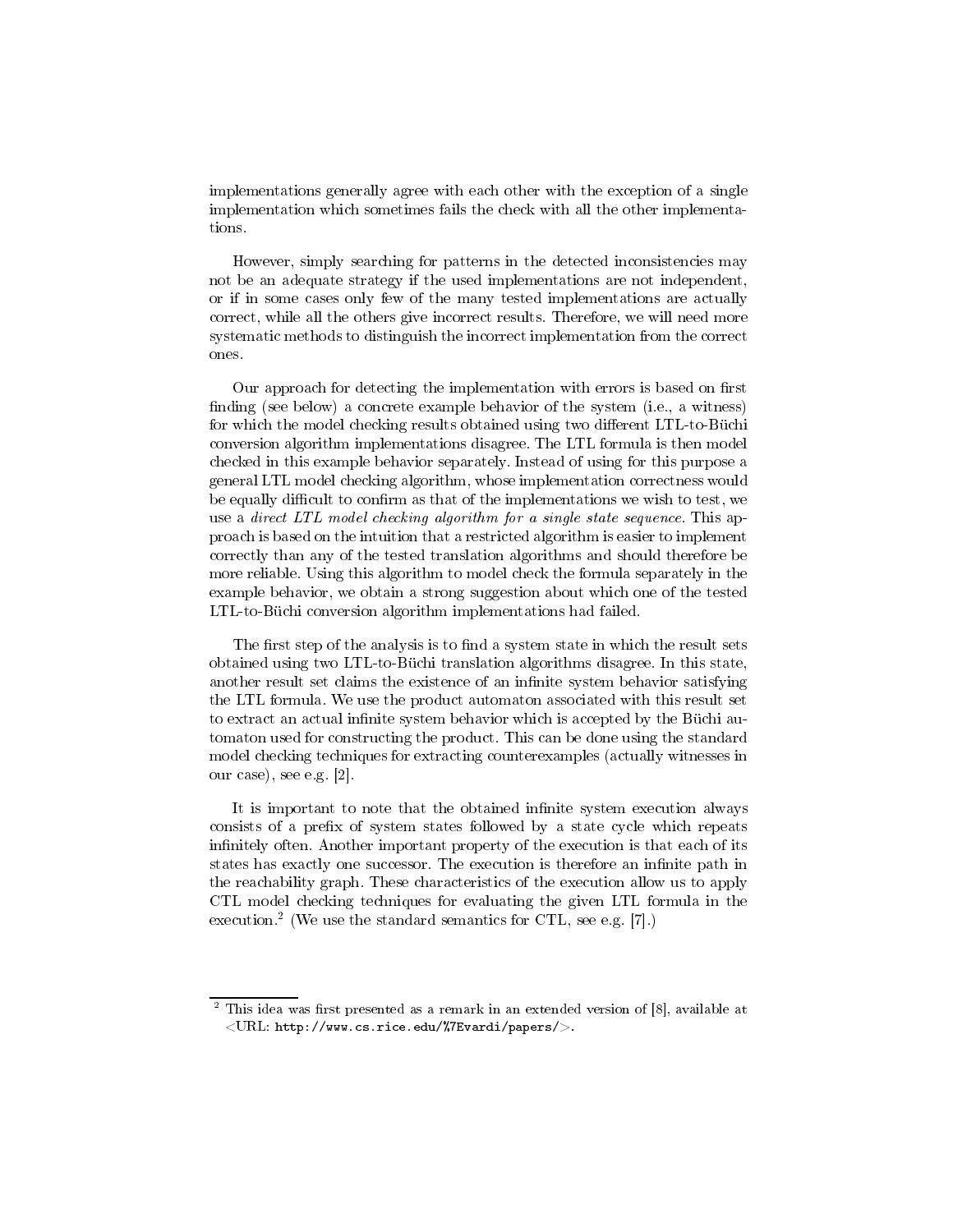Let  $\tau$  be a function mapping LTL formulas to CTL formulas, defined recursively as follows:

$$
\tau(\text{TRUE}) = \text{TRUE}
$$
  
\n
$$
\tau(\text{FALSE}) = \text{FALSE}
$$
  
\n
$$
\tau(P) = P \text{ for all atomic propositions } P \in AP
$$
  
\n
$$
\tau(\neg \varphi) = \neg \tau(\varphi)
$$
  
\n
$$
\tau(\varphi \lor \psi) = \tau(\varphi) \lor \tau(\psi)
$$
  
\n
$$
\tau(\mathbf{X} \varphi) = \mathbf{A} \mathbf{X} \tau(\varphi)
$$
  
\n
$$
\tau(\varphi \mathbf{U} \psi) = \mathbf{A} (\tau(\varphi) \mathbf{U} \tau(\psi))
$$

Intuitively, this transformation simply replaces all temporal operators in the original LTL formula with a corresponding quantied CTL operator.3 It is clear that the transformation can be done in linear time in the size of the formula.

Let  $K = \langle S, \rho, s_0, \pi \rangle$  be a finite-state Kripke structure representing the witness behavior extracted using the product automaton as described above. Each state of this structure has exactly one successor, and every state of the structure is reachable from its initial state. Let  $x = s_0 s_1 s_2 ... \in S^{\omega}$  denote the unique infinite state sequence which begins in the initial state  $s_0 \in S$ .

Let  $\varphi$  be an LTL formula over the atomic propositions in AP. We have the following: following:

**Theorem 1.** The infinite state sequence x satisfies the LTL formula  $\varphi$  if and only if the CIL formula  $\tau(\varphi)$  holds in  $s_0,$  the initial state of the Kripke structure K.

Proof. By induction on the syntactic structure of the formula.

This result allows us to use CTL model checking techniques for checking the satisfiability of the LTL formula separately in the system behavior. For example, we can apply a global CTL model checking algorithm (see e.g. [7]) to the path, evaluating each of the subformulas of  $\tau(\varphi)$  in turn in each state of the path in order to finally obtain the truth value of  $\tau(\varphi)$  in the initial state. The complexity of this algorithm is  $\mathcal{O}(|F| \cdot |S|)$ , where  $|F|$  denotes the number of subformulas of  $\tau(\varphi)$ . By the previous theorem, the result tells also the truth value of the LTL formula  $\varphi$  in the execution. This result can then be used to detect which one of the tested LTL-to-Büchi converter implementations was probably in error in this test case, i.e. which automaton incorrectly accepted or rejected the execution.

#### 3 3 Automated Testing of the Implementations

We have implemented the testing procedure of the previous section into a testbench for LTL-to-Büchi translation algorithm implementations. The C++ source

<sup>3</sup> Actually, due to the special characteristics of the executions, even the semantics of the CTL path quantifiers  $A$  and  $E$  coincide. Therefore, we could as well use the  $E$ quantifier without affecting the results presented here.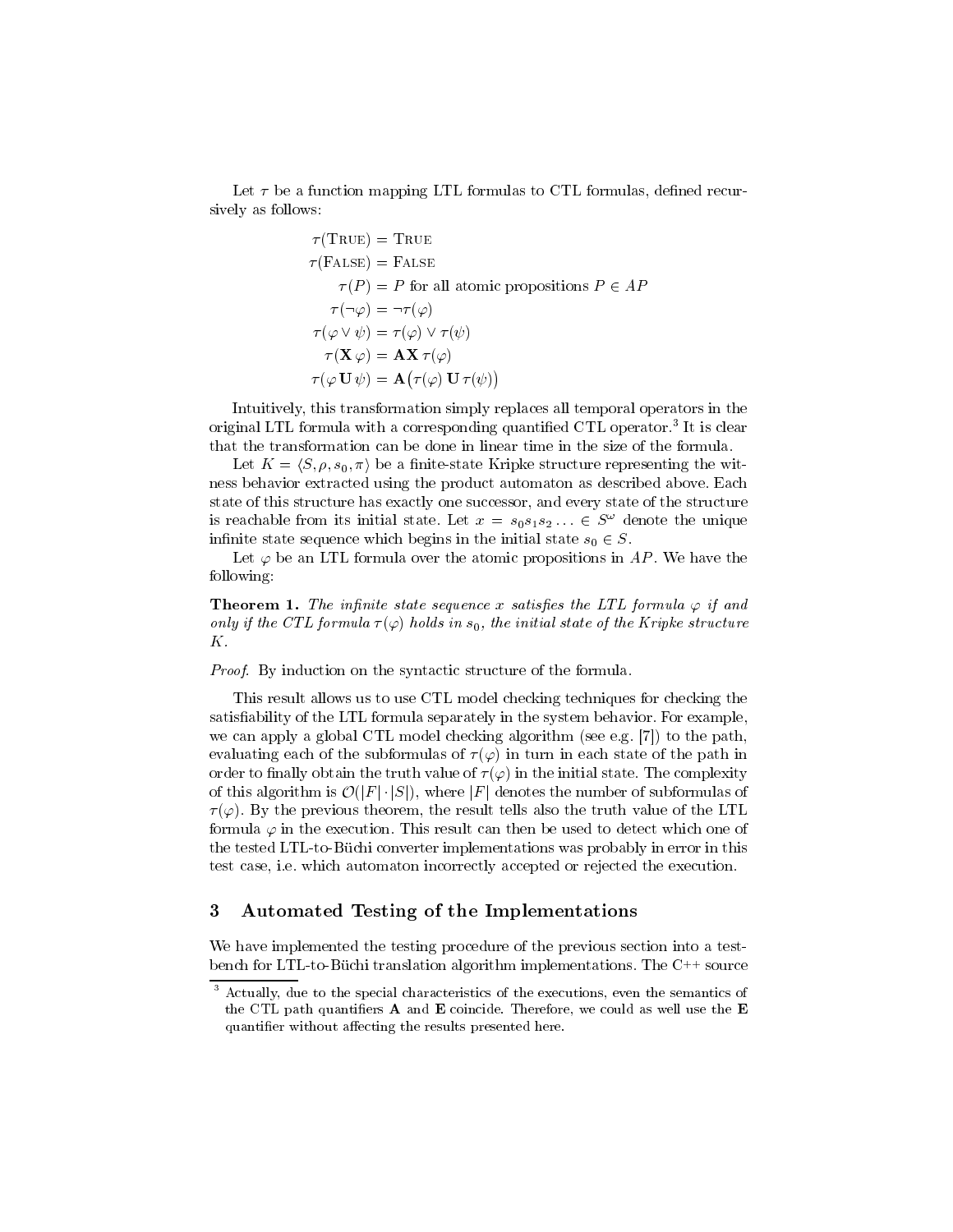code for this program is available through Heikki Tauriainen's homepage at  $\langle \text{URL: http://www.tcs.hut.fi/\%7Ehtauriai}/>.$ 

#### 3.1 Test Program Operation

The testbench model checks randomly generated LTL formulas in randomly generated reachability graphs, using each of the different LTL-to-Büchi conversion algorithm implementations in turn to expand the LTL formulas and their negations into Büchi automata.

In addition to generating the input, the program performs for each used implementation the global synchronous product computation, together with the check for states beginning some execution satisfying the property. Finally, the program compares the results obtained using each LTL-to-Büchi conversion algorithm with each other and reports whether any inconsistencies were detected. After this, the test procedure is repeated using another randomly generated LTL formula and/or a reachability graph.

The testing can be interrupted in case any error is detected, for example, when an implementation fails to generate a Büchi automaton (e.g., due to an internal assertion violation in the implementation). The program provides a command-line interface through which the user can examine the formula, the reachability graph and the Büchi automata generated by the different implementations more closely, optionally invoking a path checking algorithm for LTL to determine which one of the implementations was in error.

The test program collects statistics on the failure rates of the different implementations and records the average sizes of the Büchi automata generated by the individual implementations. Also the average running times of the different implementations are recorded. These capabilities allow the test program to be also used for simple benchmarking of the different implementations.

Interfacing the test program with any LTL-to-Büchi translation algorithm implementation requires writing an additional program module, whose purpose is to translate the input formulas and the outputted Büchi automata between the representations used by the testbench and the LTL-to-Büchi converter implementation. A module is already provided for doing this for Spin's input syntax and the resulting Büchi automata (called "never claims" in SPIN terminology).

### 3.2 Generating the Input

The testbench implementation uses randomly generated LTL formulas and reachability graphs as input for the test procedure, allowing the user some control over the behavior of the input generation algorithms through the use of several parameters.

Simple random testing is by no means sufficient for proving the absolute correctness of any LTL-to-Büchi conversion algorithm implementation. In addition, even though seemingly "random" input generation methods are very easy to come up with, these methods may easily create some kind of bias in the output. This makes it hard to analyze the general efficiency of the test procedure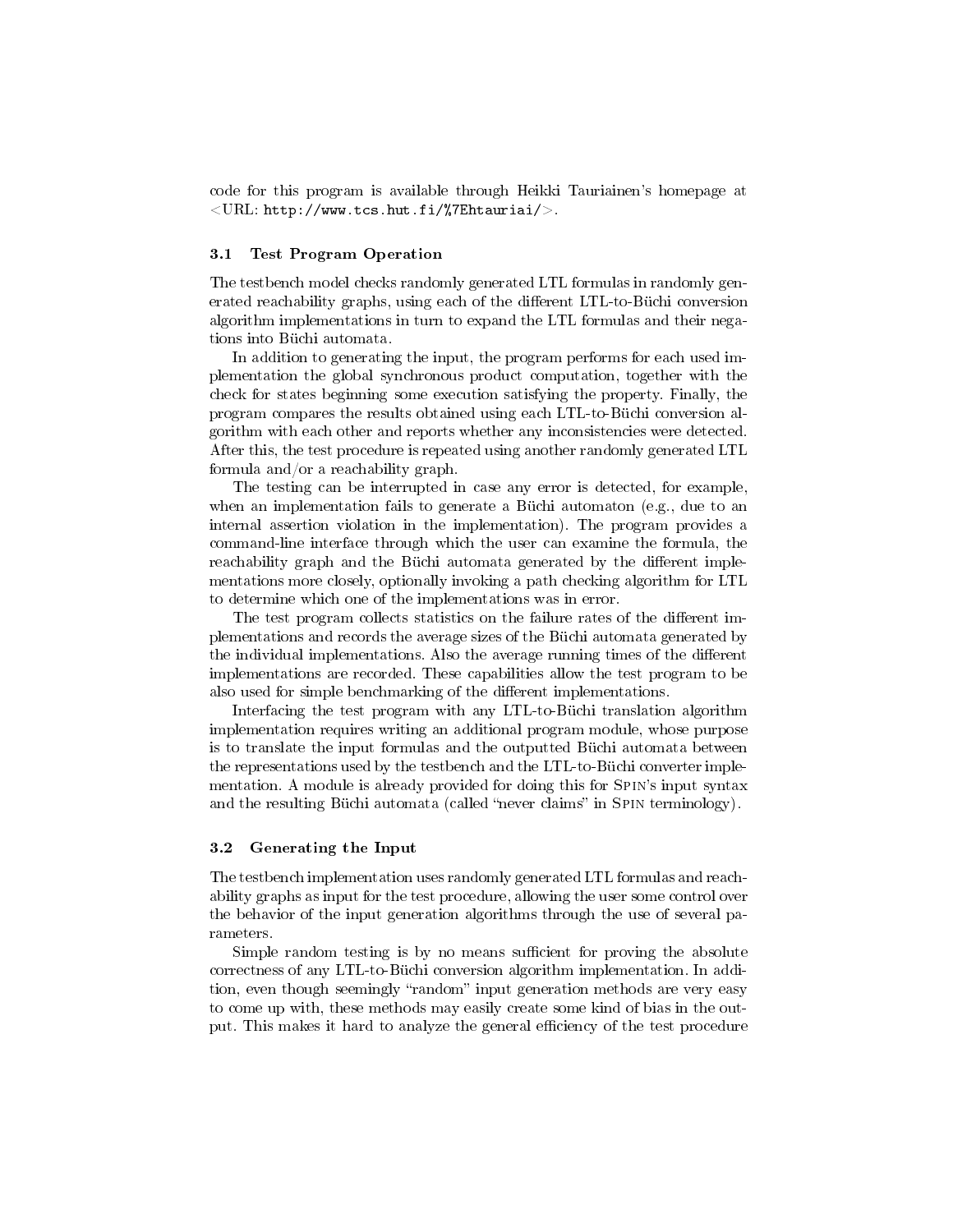in finding errors in the tested implementations. However, since the correctness of the test procedure is independent of any particular input generation method, we do not consider this to be a major weakness. As a matter of fact, it has been our experience that even simple random input generation methods have been quite effective in uncovering flaws in many practical implementations, thus being helpful in improving their robustness.

We shall now describe the input generation methods used in the testbench implementation.

Random LTL Formulas. The test program generates the random LTL input formulas using a recursive algorithm similar to the one in [3] to obtain formulas containing an exact given number of symbols (logical operators, Boolean constants or propositional variables).

The behavior of the algorithm can be customized through the use of several parameters. For example, these parameters allow changing the number of available atomic propositions or setting the relative priorities of choosing any particular logical operator in the algorithm. This can be also used for disabling the use of some operators altogether.

The complete set of available operators for use in the generated formulas is  $\lnot$  (logical negation), **X** ("Next"),  $\Box$  ("Always" or "Globally"),  $\diamond$  ("Eventually" or "Finally"),  $\wedge$  (logical conjunction),  $\vee$  (logical disjunction),  $\rightarrow$  (logical implication),  $\leftrightarrow$  (logical equivalence), U ("Until"), and V ("Release", the dual of U).

Pseudocode for the algorithm is shown in Fig. 2. The argument  $n$  for the algorithm denotes the desired number of symbols in the generated formula.

Reachability Graphs. The algorithm used in the test program implementation for constructing random reachability graphs is presented in Fig. 3. The goal of the algorithm is to generate graphs with a given number of states  $n$ , with the additional requirement of ensuring the reachability of every graph state from the initial state of the graph. Since the test procedure is concerned with infinite system behaviors, the algorithm will also ensure that each graph state has at least one successor.

Beginning with the initial state of the graph, the algorithm processes each node of the graph in turn. In order to ensure the reachability and the graph size requirements, the algorithm first chooses a random state already known to be reachable from the initial state (line 8) and connects it to some yet unreachable state, if there are still any available (lines  $14-19$ ). Then, random edges are inserted between the chosen node and all other graph nodes (lines  $20-27$ ). The probability of inserting these edges can be controlled with the parameter  $p$ . Finally, if the chosen state still has no successors, it is simply connected to itself in order to avoid any finite terminating behaviors (lines  $28-29$ ).

The truth values of the atomic propositions are chosen randomly in each processed state (lines  $10-13$ ). The parameter t denotes the probability with which any of the propositions is given the value "TRUE" in a state.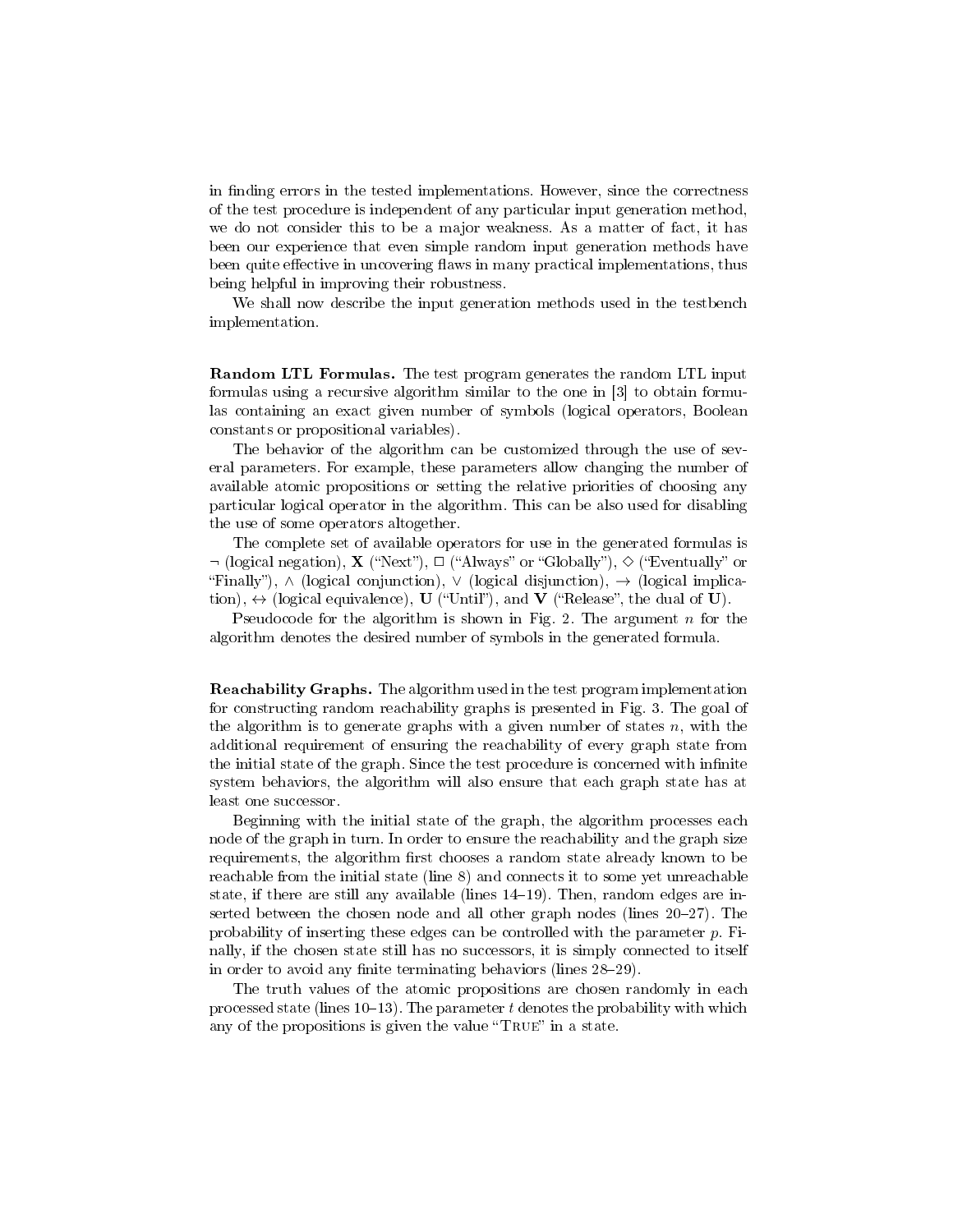```
1function RandomFormula (n: Integer) : LtlFormula
2 begin
3if n = 1 then begin
\frac{4}{5}p := random symbol in AP \cup \{ \text{True}, \text{False} \};<br>return p;
6 end
7else if n = 2 then begin
                     op := random operator in the set \{-, \mathbf{X}, \Box, \Diamond\};
8\varphi := RandomFormula(1);
910return op \varphi;<br>end
1112op := random operator in the set \{\neg, \mathbf{X}, \Box, \diamondsuit, \wedge, \vee, \rightarrow, \leftrightarrow, \mathbf{U}, \mathbf{V}\},1314If op \in \{\neg, \mathbf{X}, \sqcup, \vee\} then begin<br>
\varphi := \mathsf{RandomFormula}(n-1);<br>
return on \varphi:
15
 -1516return op \varphi;
17end
 - -
                    end
                      else begin
19x := random integer in the interval [1, n - 2];
                           \varphi \, := \, \mathsf{RandomFormula}(x) \, ;20
 -
 \frac{1}{2} : Random Formula (n \frac{1}{2});
22return (\varphi \circ p \psi);
 --
23
                      end; -
24
                end ·
                 end; and the contract of the contract of the contract of the contract of the contract of the contract of the contract of the contract of the contract of the contract of the contract of the contract of the contract of the c
25
            end;
 --
```
Fig. 2. Pseudocode for the formula generation algorithm

The algorithm repeats these steps for each state of the graph, until all states have been processed.

Random paths. The test program can also use an alternative method of generating random *paths* as the reachability graphs used as input for the test procedure. These paths simply consist of a given number of states connected to form a sequence whose last state is connected to some randomly chosen previous state in the sequence, thereby forming a cycle. The atomic propositions are then given random truth values in each state as in the previous algorithm.

Generating random paths as reachability graphs has the advantage of allowing us to perform an additional cross-comparison for the model checking results obtained using the different LTL-to-Büchi translation algorithms. The check is based on the use of LTL path checking algorithm based on the methods discussed in Sect. 2.4. This algorithm is first used to evaluate the given LTL formula  $\varphi$ in the executions beginning at each state of the path. In this restricted class of reachability graphs, the previously computed model checking results for the CTL\* formula  $\mathbf{E}\varphi$  using each LTL-to-Büchi translation algorithm should now exactly correspond to the results returned by the path checking algorithm in each state of the path. This follows from the fact that in this class of reachability graphs, the semantics of  $\text{CTL}^*$  path quantifiers **E** and **A** coincide. For the same reason, the model checking results computed for the CTL\* formula  $\mathbf{E} \neg \varphi$ should be exactly the opposite.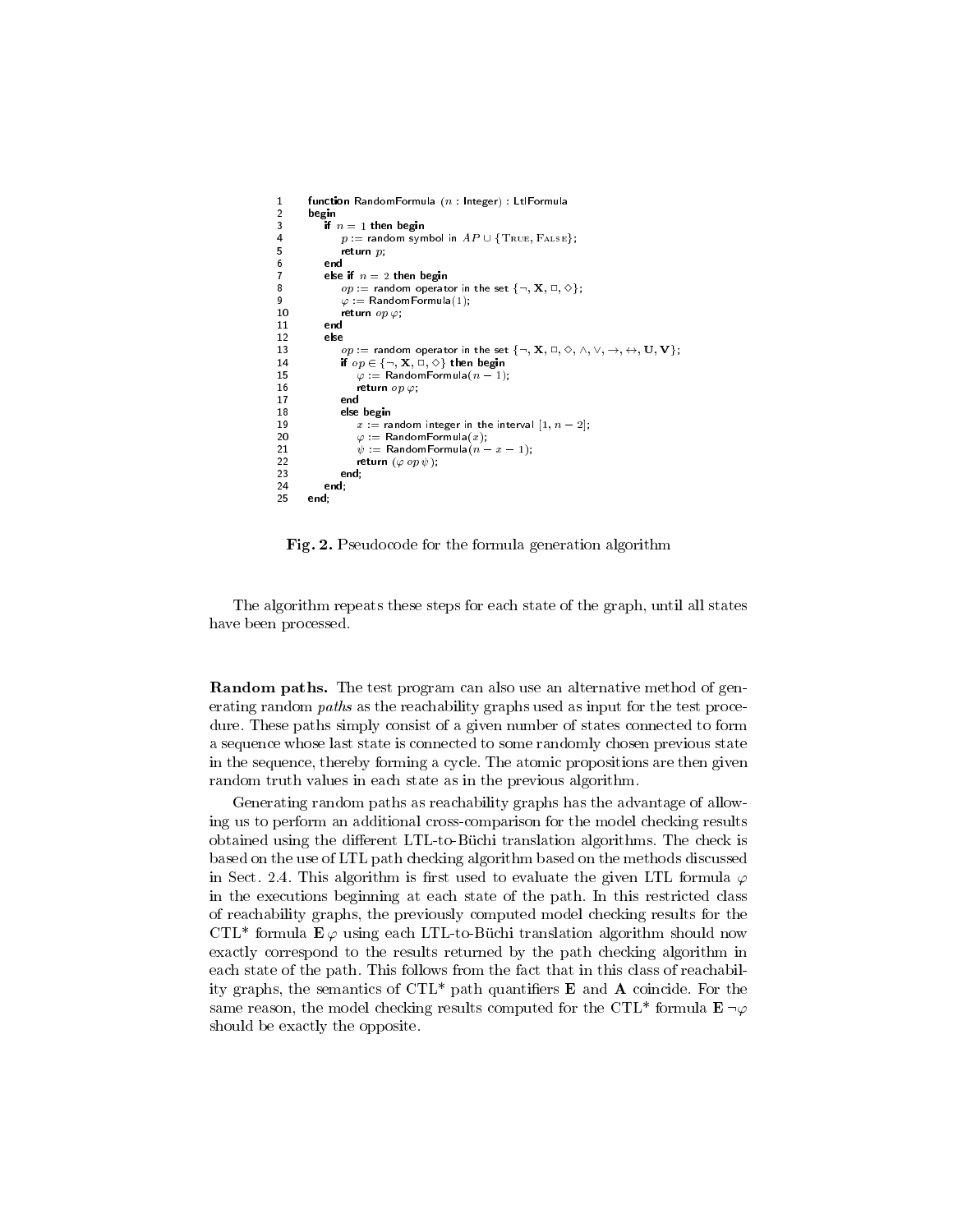```
1 function RandomGraph(n : Integer; p : Real 2 [0:0; 1:0]; t : Real 2 [0:0; 1:0])
                       : KripkeStructure
2 begin
3S := \{s_0, s_1, \ldots, s_{n-1}\};\ Nodes \, To\, process := \{s_0\};\4 NodesToProcess := fs0g; 5U_n. U_n ; U_{n-1} ; U_{n-1} ; U_{n-1} ; U_{n-1} ; U_{n-1} ; U_{n-1} ; U_{n-1} ; U_{n-1} ; U_{n-1} ; U_{n-1} ; U_{n-1} ; U_{n-1} ; U_{n-1} ; U_{n-1} ; U_{n-1} ; U_{n-1} ; U_{n-1} ; U_{n-1} ; U_{n-1} ;
6while \stackrel{\sim}{N}odes\emph{ToProcess}\neq\emptyset do begin
78s := a random node in NodesToProcess;9<br>10
                \nonumber NodesToProcess := NodesToProcess \setminus \{s\};\ \pi(s) := \emptyset;11for all P \in AP do
               if \text{RandomNumber}(0.0, 1.0) < t then
12\begin{array}{c} 13 \\ 14 \end{array}14 if UnreachableNodes \neq \emptyset then begin<br>
15 s' := a random node in UnreachableNodes;
1516UnreachableNodes := UnreachableNodes \setminus \{s\};\ Nodes \ to \ S^2DProcess \cup \{s'\};\ \alpha := \alpha \cup \{ (s,a') \}.17\begin{array}{lll}\n\text{18} & \rho := \rho \cup \{(s, s')\}; \\
\text{19} & \text{end}; \\
\text{20} & \text{for all } s' \in S \text{ do}\n\end{array}0g; 1820for all s \;\in \; 5 do
               if RandomNumber(0.0, 1.0) < p then begin
212222 \rho := \rho \cup \{(s, s)\};<br>
23 if s' \in UnreachableNode<br>
24 Ingechable Node
                              \in UnreachableNodesthen begin
24NodesToProcess := NodesToProcess \cup \{s'\};UnreachableNodes := UnreachableNodes \setminus \{s'\};25\mathbf{end}; \mathbf{end}26 end; 27 end; 28if there is no edge (s,s ) in \rho for any s\ \in 5 then
29\cdots \vdots \vdots30 end; 31return h\mathbf{S}; \mathbf{S}; \mathbf{S}; iso\mathbf{S}; iso\mathbf{S}32 end;
```
Fig. 3. Pseudocode for the reachability graph generation algorithm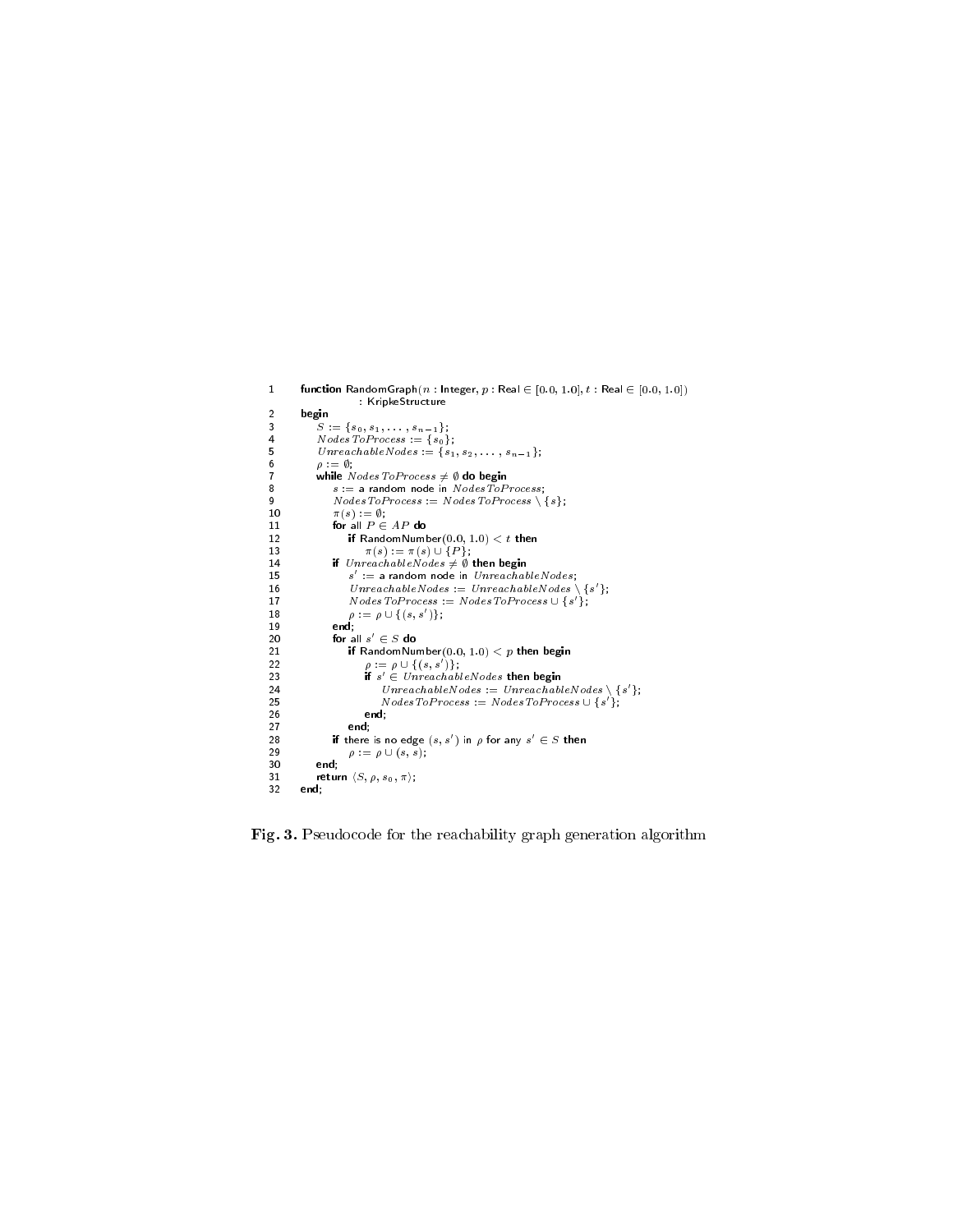Therefore, using single paths as random reachability graphs gives an additional algorithm to be used in testing the different implementations against each other, providing also for limited testing of a single LTL-to-Büchi conversion algorithm implementation: if the input consisted of more general graphs, at least two implementations would always be required in order to be able to perform any testing based on the cross-comparison of the results given by the different implementations.

#### $\overline{4}$ 4 Application of the LTL Path Checking Algorithm in LTL Model Checking Tools

We suggest an additional application of the methods of Sect. 2.4 for model checking LTL formulas in single state sequences. Namely, an LTL path checking algorithm could also be used in practical LTL model checking tools for validating the counterexamples produced by the tool. Integrating the path checking algorithm as an additional last step of the model checking process into a model checker could give some assurance that the counterexample produced by the tool is really correct. In addition, any errors detected in this phase suggest possible errors in the model checker implementation.

The results of a global CTL model checking algorithm, when applied to the verification of an LTL property in a single system behavior, can also be easily used to automatically produce a proof or a refutation for the property in the behavior. We have used this idea in the testbench implementation for justifying to the user the claim for the failure of one of the tested LTL-to-Büchi conversion implementations when analyzing contradictory results.

## 5 Testing Spin's LTL-to-Büchi Conversion

We used our test program implementation for testing the LTL-to-Büchi conversion algorithm implemented in the model checker SPIN [6, 5]. The implementation is originally based on the algorithm presented in [4] with several optimizations. We used the testbench on Spin versions 3.3.7, 3.3.8, 3.3.9 and 3.3.10, which was the most recent version available at the time of writing.

As a reference implementation, we used another implementation based on an open source C++ class library [10] (extended with some locally developed code), originally a part of the Åbo System Analyser (ÅSA) model checking package [9]. This is an independent, very straightforward implementation of the Büchi automaton construction algorithm in [4]. Even though the tested implementations are based on the same algorithm, we find the independence of the actual implementations far more relevant, since our focus is not on testing the correctness of the abstract algorithm (which is already known to be correct [4]). We have also used the testbench on implementations based on different algorithms for converting LTL formulas into Büchi automata, such as the algorithm of [15] implemented in the tool PROD [16], but due to some limitations in PROD's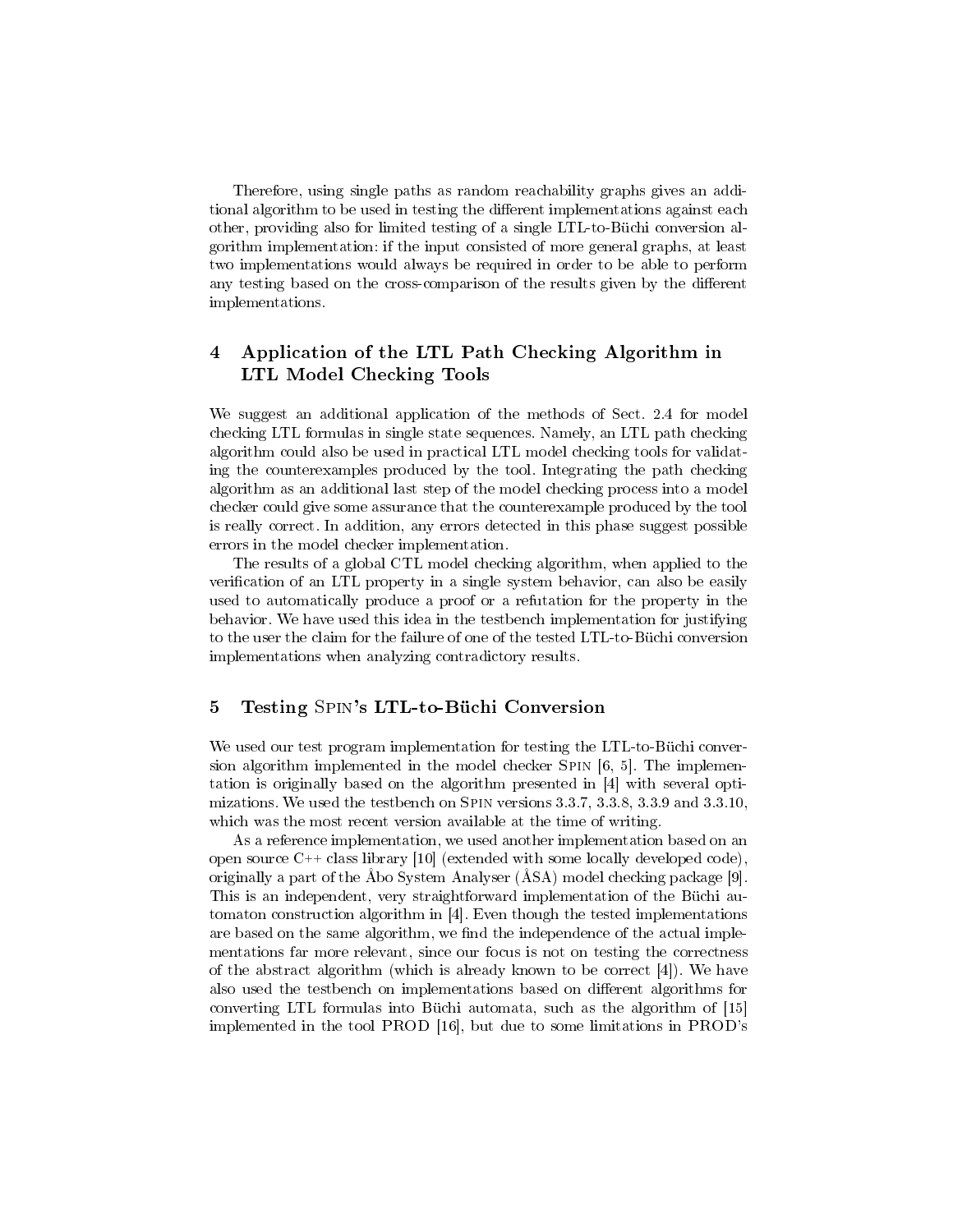input syntax (namely, the lack of support for the  $X$  and  $V$  operators) we did not include that implementation in the tests made here.

We ran the tests using both the more general random graph algorithm and the random path algorithm for generating reachability graphs with 100 states (in the random graph algorithm, a random edge between two states was added with the probability 0.2). The random LTL formulas used as input for the LTL-to-Büchi translation algorithm implementations consisted of 4 to 7 symbols. Five atomic propositions (with equal probability of being used in a formula) were available for use in the generated formulas. In generating the reachability graphs, each proposition had an equal probability of being true or false in each individual state of the graph. For each reachability graph generation method and for each different number of formula symbols, we ran each LTL-to-Büchi converter implementation on 4,000 randomly generated formulas and their negations. In total, each individual implementation was therefore run on 64,000 input formulas. Additionally, a new reachability graph was generated after every tenth generated formula.

The randomly generated formulas were partitioned into four batches of equal size, using in each batch a different subset of formula symbols in generating the formulas. The symbol sets used in the different batches were

- (1) atomic propositions; no Boolean constants; operators  $\neg, \Diamond, \Box, \land, \lor, \rightarrow, \leftrightarrow,$ U; Vietnamental est est en la construction de la construction de la construction de la construction de la const
- (2) atomic propositions; Boolean constants True and False; the same operators as in  $(1)$
- (3) atomic propositions; no Boolean constants; all operators in (1) together with the X operator
- (4) atomic propositions; all Boolean constants and logical operators.

Each available operator had an equal priority of being selected into a generated formula by the algorithm in Sect. 3.2; however, each Boolean constant (when included in the symbol set) had the smaller probability of 0.05 of being selected, compared to the probability of  $0.18$  used for each of the five propositional variables.

The tests were run using Linux PCs. Table 1 shows the failure rates of each implementation during the conversion of an LTL formula into a Büchi automaton. All the tested implementations except Spin 3.3.9 sometimes failed to produce acceptable output (interpreted as a failure to generate an automaton). The reported failures of the reference implementation are due to its failure to produce any output after running for 12 hours. On the other hand, all Spin versions never consumed more than only a few seconds of running time, showing the straightforward reference implementation very inefficient in practice.

All but one Spin version failed in some cases to produce acceptable output. Occasionally, the never claims produced by Spin versions 3.3.7 and 3.3.8 were syntactically incorrect. Moreover, in some cases both versions failed due to an internal error on some input formulas (all of which contained the logical equivalence operator  $\leftrightarrow$ ) without producing any output. Version 3.3.9 never failed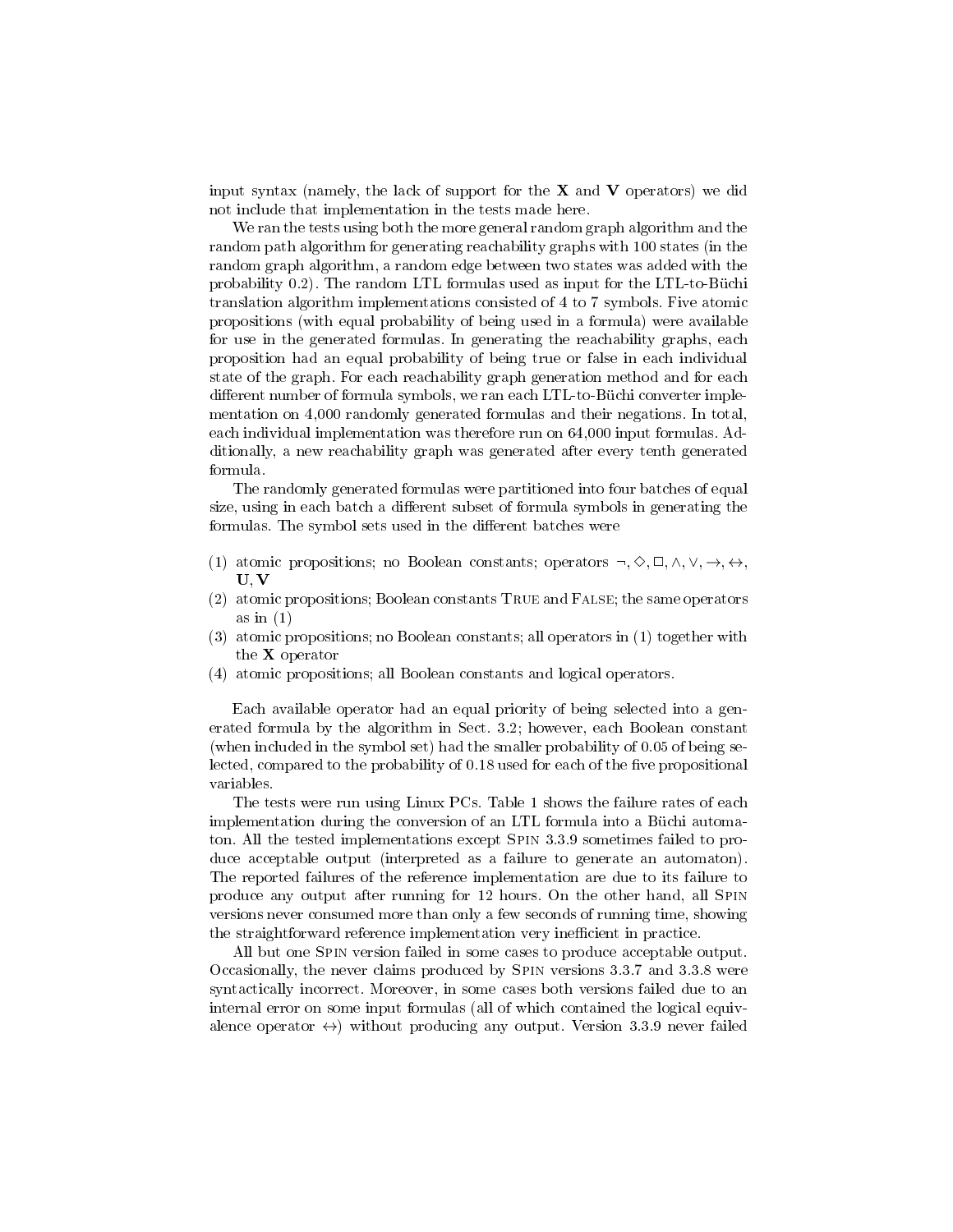Table 1. Büchi automaton generation failure statistics

| Number         | Imple-            |                    |                | Number of Büchi      |                |
|----------------|-------------------|--------------------|----------------|----------------------|----------------|
| of             | mentation         |                    |                | automaton generation |                |
| symbols        |                   | failures (of 4,000 |                |                      |                |
| in             |                   | attempts)          |                |                      |                |
| formula        |                   |                    |                |                      |                |
|                |                   | $\left(1\right)$   | 2)             | 3)                   | 4)             |
| $\overline{4}$ | ĂSA               | 0                  | $\Omega$       | 0                    | 0              |
|                | SPIN 3.3.7        | 38                 | 72             | 84                   | 92             |
|                | Spin 3.3.8        | 38                 | 72             | 84                   | 92             |
|                | SPIN 3.3.9        | 0                  | 0              | $\mathbf{0}$         | 0              |
|                | SPIN 3.3.10       | $\overline{0}$     | $\overline{0}$ | $\overline{0}$       | $\overline{0}$ |
| 5              | ĂSA               | $\overline{0}$     | $\overline{0}$ | $\overline{0}$       | $\overline{0}$ |
|                | Spin 3.3.7        | 100                | 158            | 138                  | 167            |
|                | SPIN 3.3.8        | 100                | 158            | 138                  | 167            |
|                | <b>SPIN 3.3.9</b> | $\overline{0}$     | $\overline{0}$ | $\overline{0}$       | $\mathbf{0}$   |
|                | SPIN 3.3.10       | 10                 | 13             | 13                   | 9              |
| 6              | ĂSA               | $\overline{0}$     | $\overline{0}$ | $\theta$             | $\overline{0}$ |
|                | SPIN 3.3.7        | 142                | 168            | 215                  | 198            |
|                | SPIN 3.3.8        | 142                | 168            | 215                  | 198            |
|                | Spin 3.3.9        | $\overline{0}$     | $\overline{0}$ | $\overline{0}$       | $\overline{0}$ |
|                | SPIN 3.3.10       | 8                  | 7              | 8                    | 5              |
| 7              | ĂSA               | 1                  | $\overline{2}$ | $\overline{2}$       | $\overline{2}$ |
|                | SPIN 3.3.7        | 138                | 220            | 248                  | 293            |
|                | Spin 3.3.8        | 138                | 220            | 248                  | 293            |
|                | Spin 3.3.9        | 0                  | $\overline{0}$ | $\overline{0}$       | $\overline{0}$ |
|                | SPIN 3.3.10       | $\overline{12}$    | 4              | 10                   | 5              |

to produce correctly formatted output; however, version 3.3.10 again failed on some input formulas, reporting an internal error instead.

Finally, Tables 2 and 3 contain the number of input formulas failing the result cross-comparison check between the implementations. The tables also include the total number of failed consistency checks for each individual implementation. The results of Table 2 were obtained using randomly generated reachability graphs as input for the testing procedure, while the results of Table 3 are based on using randomly generated paths as input. The results are grouped according to the used set of formula symbols.

The results show that there were cases in which SPIN versions 3.3.7, 3.3.8 and 3.3.9 failed the result cross-comparison check with version 3.3.10 and the reference implementation, however Spin 3.3.9 failed only if the input formulas were allowed to contain Boolean constants or  $X$  operators. SPIN 3.3.10 never failed the result cross-comparison check with the reference implementation. Spin versions 3.3.7, 3.3.8 and 3.3.9 also occasionally failed the result consistency check. However, the relatively rare occurrence of these failures seems to suggest that the result cross-comparison check is more powerful of these methods for detecting errors in an implementation. However, unlike the consistency check, this test al ways requires a separate analysis of the results produced by two implementations to determine which one of them is incorrect.

The test results show a clear improvement in the robustness of Spin's LTLto-Büchi conversion algorithm implementation since version 3.3.7. Spin 3.3.10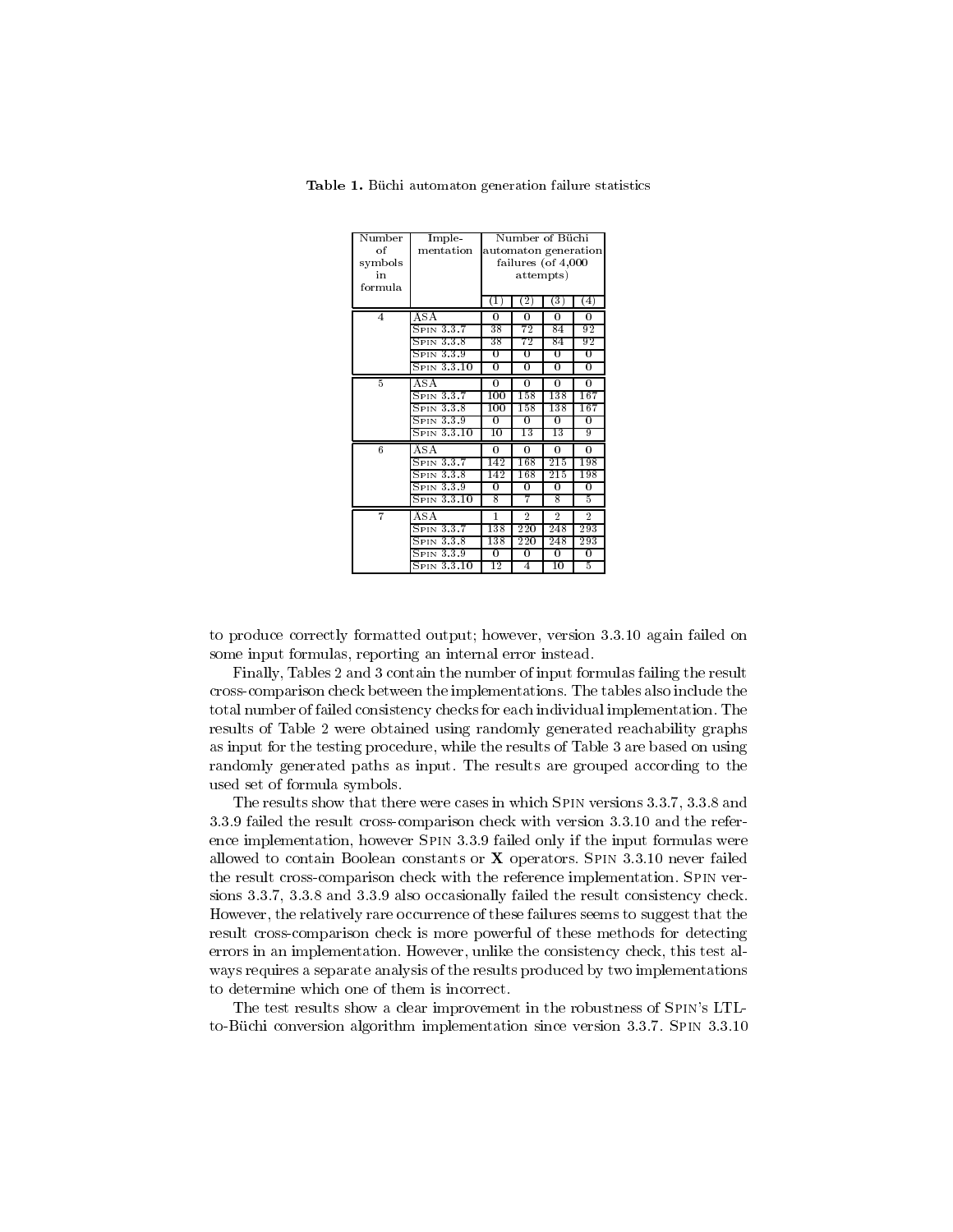| Formula    | Imple-      | Total       |                       | Total number of result      |  |
|------------|-------------|-------------|-----------------------|-----------------------------|--|
| symbol set | mentation   | number of   |                       | cross-comparison failures / |  |
|            |             | consistency | number of comparisons |                             |  |
|            |             | check       | performed             |                             |  |
|            |             | failures    |                       |                             |  |
| (1)        |             |             | ÅSA                   | SPIN 3.3.10                 |  |
|            | ASA         | 0/4000      |                       | 0/7989                      |  |
|            | SPIN 3.3.7  | 0/3894      | 907/7788              | 907/7777                    |  |
|            | SPIN 3.3.8  | 0/3894      | 907/7788              | 907/7777                    |  |
|            | SPIN 3.3.9  | 0/4000      | 0/8000                | 0/7989                      |  |
|            | SPIN 3.3.10 | 0/3989      | 0/7989                |                             |  |
| (2)        | ĂSA         | 0/3998      |                       | 0/7985                      |  |
|            | SPIN 3.3.7  | 4/3841      | 849/7680              | 849/7669                    |  |
|            | SPIN 3.3.8  | 4/3841      | 849/7680              | 849/7669                    |  |
|            | SPIN 3.3.9  | 1/4000      | 1/7998                | 1/7987                      |  |
|            | SPIN 3.3.10 | 0/3987      | 0/7985                |                             |  |
| (3)        | ÅSA         | 0/3998      |                       | 0/7983                      |  |
|            | SPIN 3.3.7  | 0/3811      | 624/7647              | 623/7635                    |  |
|            | SPIN 3.3.8  | 0/3811      | 624/7647              | 623/7635                    |  |
|            | SPIN 3.3.9  | 0/4000      | 0/7998                | 0/7985                      |  |
|            | SPIN 3.3.10 | 0/3985      | 0/7983                |                             |  |
| (4)        | ÅSA         | 0/3999      |                       | 0/7988                      |  |
|            | SPIN 3.3.7  | 4/3777      | 747/7582              | 747/7572                    |  |
|            | SPIN 3.3.8  | 4/3777      | 747/7582              | 747/7572                    |  |
|            | SPIN 3.3.9  | 0/4000      | 64/7999               | 64/7989                     |  |
|            | SPIN 3.3.10 | 0/3989      | 0/7988                |                             |  |

Table 2. Result cross-comparison statistics (random graphs)

Table 3. Result cross-comparison statistics (random paths)

| Formula    | Imple-            | Total       | Total number of result      |             |  |
|------------|-------------------|-------------|-----------------------------|-------------|--|
| symbol set | mentation         | number of   | cross-comparison failures / |             |  |
|            |                   | consistency | number of comparisons       |             |  |
|            |                   | check       | performed                   |             |  |
|            |                   | failures    |                             |             |  |
| (1)        |                   |             | ÅSA                         | SPIN 3.3.10 |  |
|            | ASA               | 0/3999      |                             | 0/7980      |  |
|            | SPIN 3.3.7        | 0/3897      | 926/7793                    | 926/7775    |  |
|            | <b>SPIN 3.3.8</b> | 0/3897      | 918/7793                    | 918/7775    |  |
|            | <b>SPIN 3.3.9</b> | 0/4000      | 0/7999                      | 0/7981      |  |
|            | SPIN 3.3.10       | 0/3981      | 0/7980                      |             |  |
| (2)        | ĂSA               | 0/4000      |                             | 0/7989      |  |
|            | SPIN 3.3.7        | 6/3850      | 923/7700                    | 923/7690    |  |
|            | SPIN 3.3.8        | 6/3850      | 921/7700                    | 920/7690    |  |
|            | SPIN 3.3.9        | 0/4000      | 0/8000                      | 0/7989      |  |
|            | SPIN 3.3.10       | 0/3989      | 0/7989                      |             |  |
| (3)        | ĂS A              | 0/4000      |                             | 0/7984      |  |
|            | SPIN 3.3.7        | 51/3820     | 825/7666                    | 825/7650    |  |
|            | SPIN 3.3.8        | 50/3820     | $\overline{822/7666}$       | 819/7650    |  |
|            | <b>SPIN 3.3.9</b> | 0/4000      | 0/8000                      | 0/7984      |  |
|            | SPIN 3.3.10       | 0/3984      | 0/7984                      |             |  |
| (4)        | ÅSA               | 0/3999      |                             | 0/7991      |  |
|            | <b>SPIN 3.3.7</b> | 60/3820     | 898/7666                    | 899/7659    |  |
|            | <b>SPIN 3.3.8</b> | 60/3820     | 891/7666                    | 892/7659    |  |
|            | SPIN 3.3.9        | 0/4000      | 76/7999                     | 76/7992     |  |
|            | SPIN 3.3.10       | 0/3992      | 0/7991                      |             |  |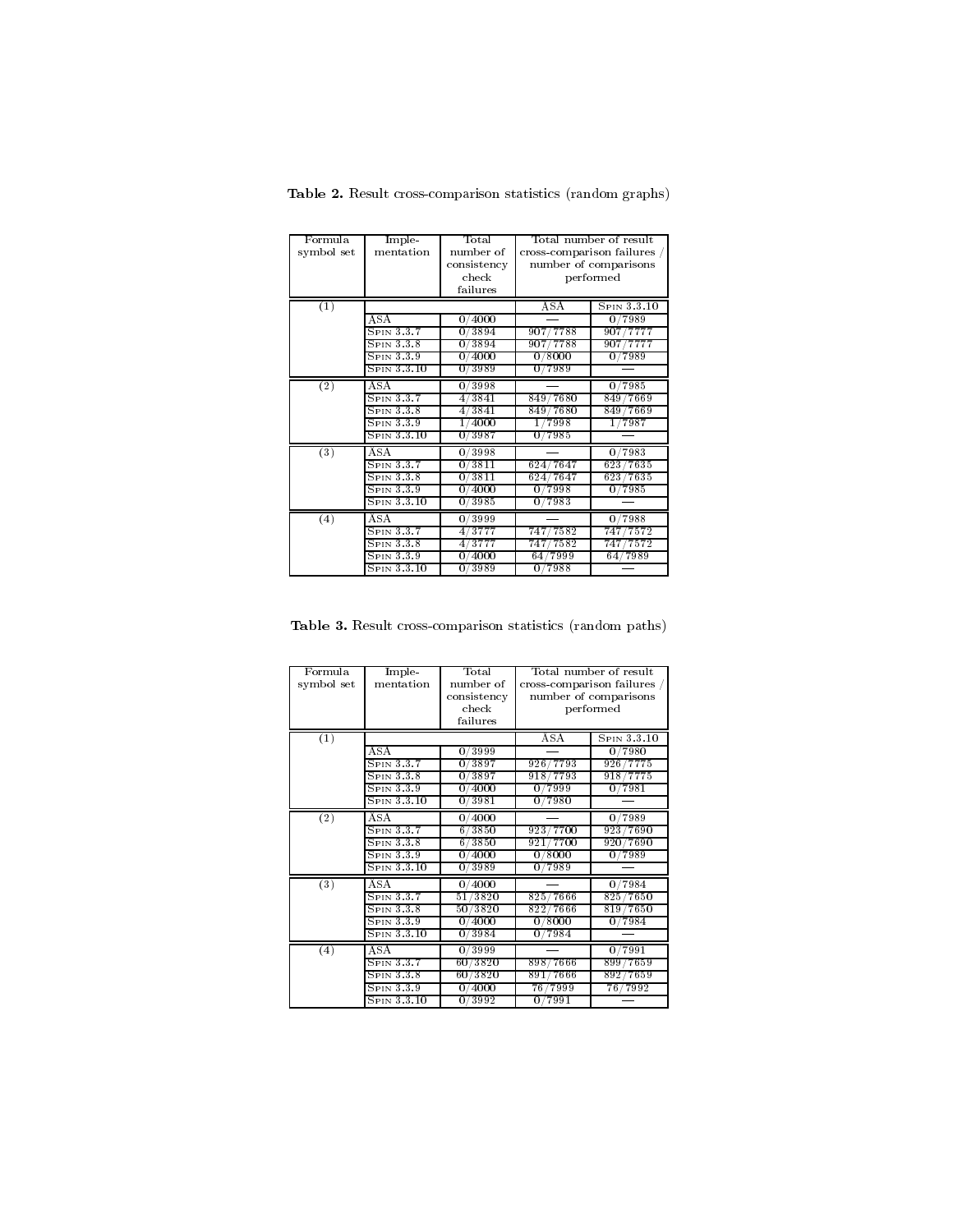was the first to pass all result cross-comparison checks with the reference implementation. However, in these tests this version was slightly more unstable than its immediate predecessor due to the occasional automaton generation failures. This may be a result of some new optimizations made in the newer version to reduce the size of the generated automata, which reminds that extreme care should always be taken when making optimizations into an implementation in order to retain its stability and correctness. This reveals another possible application for the test procedure as a regression testing method to be used in the development of new versions of an LTL-to-Büchi algorithm implementation.

#### **Conclusions** 6

We have presented a random testing method for LTL-to-Büchi conversion algorithm implementations. The approach was quite effective in uncovering errors in the Spin model checker, and this has been our experience also with other model checkers on which we have run a smaller set of tests. (Of the four independent implementations we have tested, the reference implementation ÅSA has been the only one in which no errors have ever been detected using this method.)

This work can be seen as the continuation of the work in [13]. We have improved the methodology presented there by using counterexample validation algorithms (essentially, a global CTL model checker) to decide which one of several disagreeing implementations is incorrect. Also the use of random paths is first introduced here. We present a larger set of experimental results with up-to-date Spin versions. New to this work is additionally the idea of using a counterexample validation algorithm as the last step of an LTL model checker.

In the future, we would like to extend the approach to also test nondeterministic finite automata generated from (syntactic) safety LTL formulas using the approaches presented in [8]. These (safety) LTL-to-NFA conversion algorithm implementations would need a different (more simple) emptiness checking subroutine, but the results could then be compared against the results obtained from the LTL-to-Büchi conversion tests for the same formula.

We will also continue using the test program on other LTL-to-Büchi converter implementations based on different conversion algorithms than the one used here. For example, it would be interesting to try the test program on the LTL2AUT implementation of [3]. The testbench implementation itself could also be still improved with some of the methods for the direct comparison of Büchi automata as described in the beginning of Sect. 2 (the emptiness check for the synchronous composition of two automata, however without the universality test for the union of the automata).

A very surprising result in the experiments was that using randomly generated paths as input reachability graphs for the testing procedure resulted in a slightly higher failure rate in the tested implementations. However, since there are so many factors affecting the test procedure (details of the input generation algorithms, the particular combination of values chosen for the test parameters, even the tested implementations themselves), it is impossible to say anything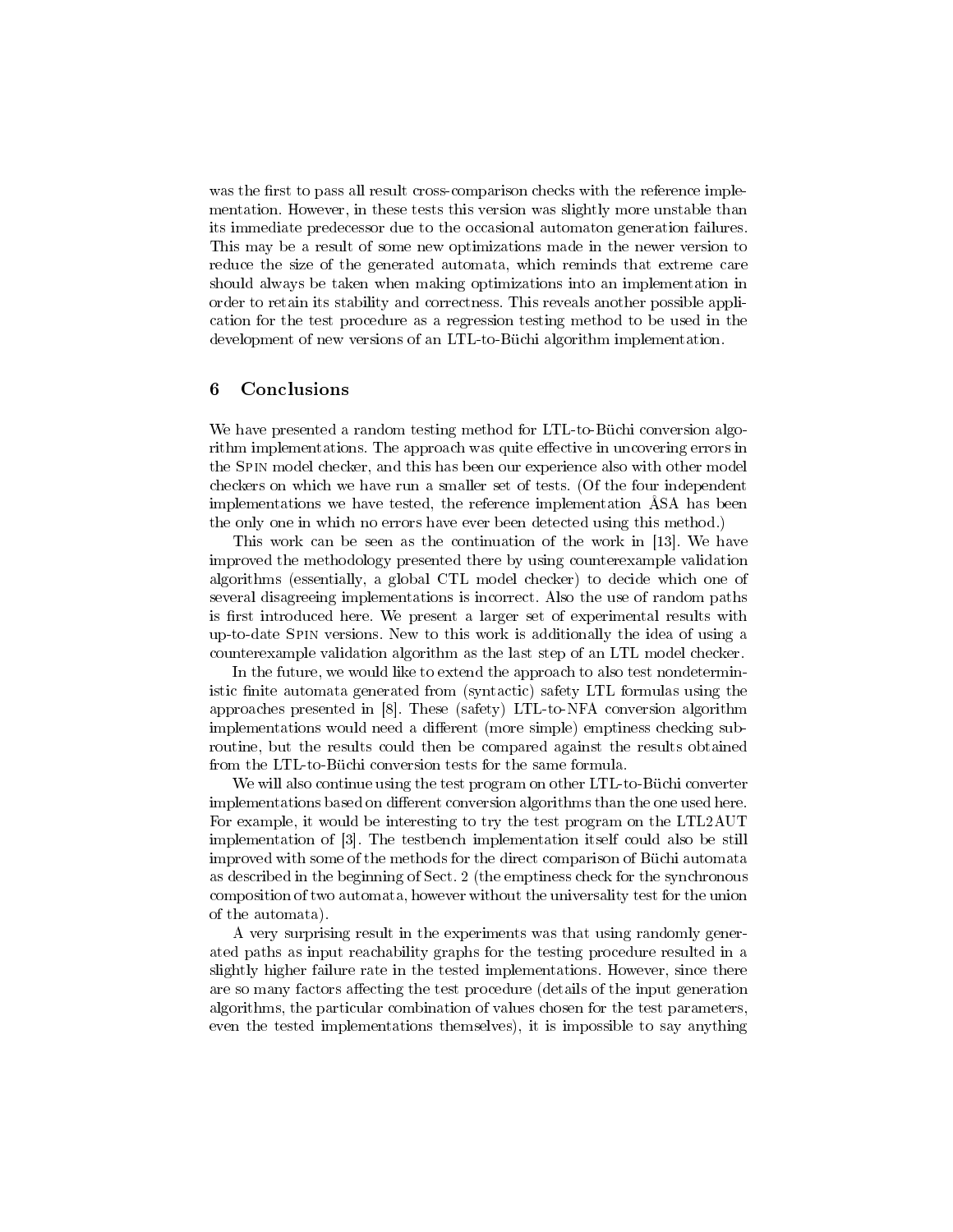conclusive about which one of these graph generation methods might be "better" for uncovering errors in the implementations. The relationship between the test parameters and the failure rates would certainly make an interesting issue to investigate in the future.

We propose that LTL model checkers should be extended with a counterexample validation algorithm as described in Sect. 4. The implementation of this algorithm is quite straightforward, as it can be done based on even a straightforward implementation of a CTL model checker. The running time overhead of such an algorithm should be quite negligible, as it is linear both in the size of the formula and the length of the counterexample. Such an algorithm would increase the confidence in the counterexamples provided by the model checker implementation, and could hopefully help in finding some of the yet unknown implementation errors in the tool. Of course, separate validation of counterexamples only helps in detecting false negatives but not false positives; however, it would still be a step in the right direction.

There are several other places in LTL model checkers which could probably be improved with random testing but which we have not covered here (for example, emptiness checking and partial order reduction algorithms). However, we think that the LTL-to-Büchi conversion algorithm, including all the possibly used optimizations, is one of the most difficult algorithms to implement, and thus should also be regression tested whenever new versions are implemented.

An optimal situation would of course be that the implementation of a model checker were fully verified (and still have adequate performance). Until that is the case, we aim at a more humble goal: to validate a part of the model checker using random testing.

#### Acknowledgements

The random testing method has been used on Spin starting from version 3.3.3, on which the first preliminary tests were made in the summer of 1999. More extensive tests have been done on versions 3.3.8, 3.3.9 and 3.3.10 since January 2000. We would like to thank Gerard J. Holzmann for creating new and improved versions of Spin during the period this work was done.

We would also like to thank Tommi Junttila for critical comments on this work and Mauno Rönkkö for creating a reliable reference implementation. We are also grateful to the anonymous referees whose feedback was very important in improving this work.

#### References

- [1] G. Bhat, R. Cleaveland, and O. Grumberg. Efficient on-the-fly model checking for CTL . In Proceedings of 10th Annual IEEE Symposium on Logic in Computer Science (LICS'95), pages 388-397. IEEE Computer Society Press, 1995.
- [2] C. Courcoubetis, M. Y. Vardi, P. Wolper, and M. Yannakakis. Memory-efficient algorithms for the verification of temporal properties. Formal Methods in System Design, 1:275-288, 1992.